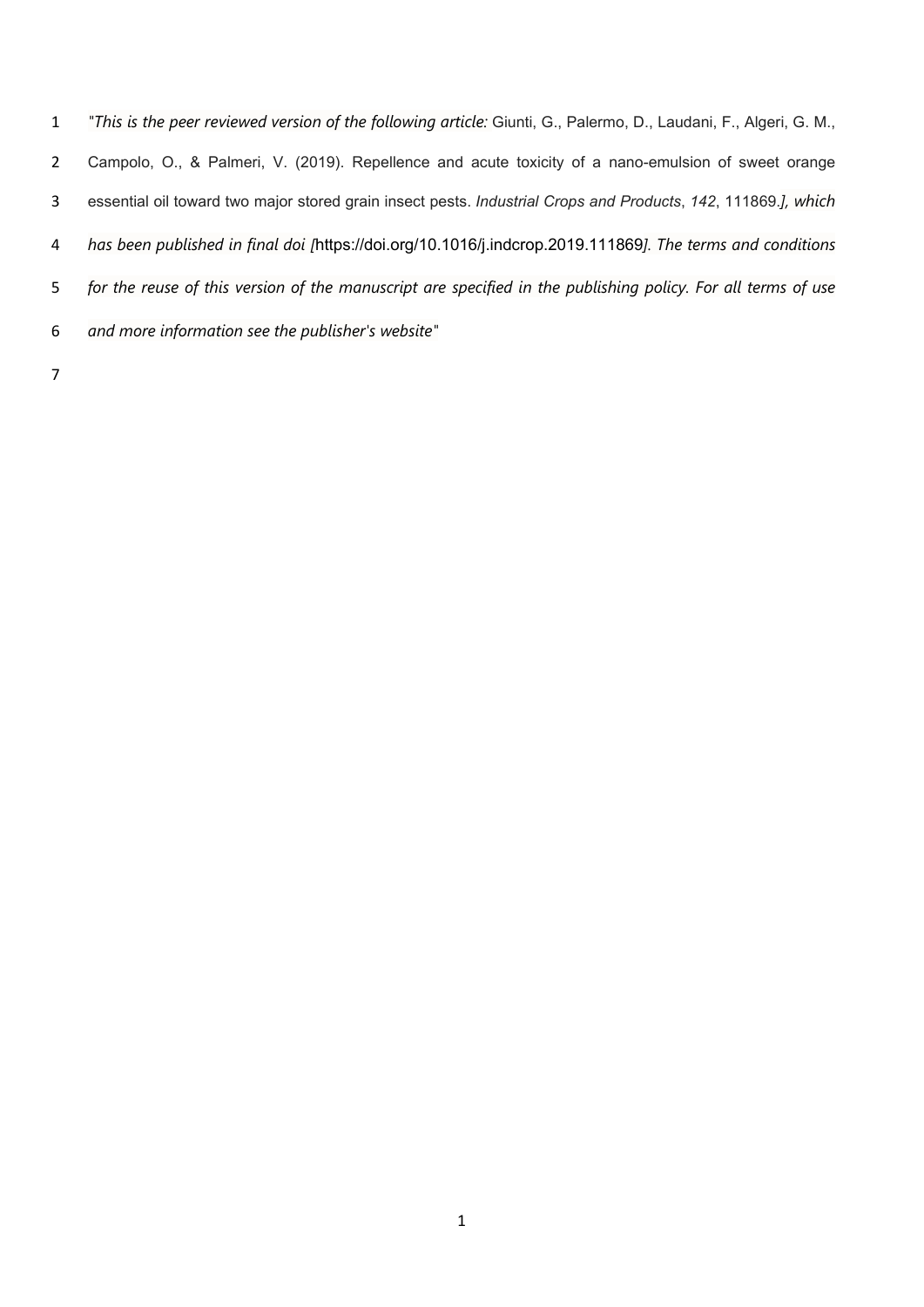- **Repellence and acute toxicity of a nano-emulsion of Sweet Orange essential oil toward two major stored grain insect pests**
- 

# **Giulia Giunti, Davide Palermo, Francesca Laudani, Giuseppe M Algeri, Orlando Campolo@ , Vincenzo Palmeri,**

- Department of Agriculture, University "Mediterranea" of Reggio Calabria, Loc. Feo di Vito, 89122 Reggio Calabria,
- 13 Italy
- 
- 15 @ Corresponding author.
- Address: Loc. Feo di Vito, 89122 Reggio Calabria, Italy
- 17 tel:  $+3909651694266$ ; e-mail address: orlando.campolo@unirc.it
- **Abstract**

Control strategies in stored-product facilities mainly rely on synthetic pesticides. The development of new environmentally friendly alternatives, such as essential oils (EOs), is a key issue. The aim of this research was to develop a stable nano-emulsion containing a high amount of sweet orange (*Citrus sinensis*) EO and to evaluate its insecticidal activity against *Tribolium confusum* du Val (Coloptera: Tenebrionidae) and *Cryptolestes ferrugineus*  (Stephens) (Coleoptera: Cucujidae). The experimental nano-emulsion showed a low surface charge (ζ slightly higher than −30 mV) and a droplet size within the sub-micrometre range (131.37 nm ± 0.29), maintained also after 1 year of storage. The EO nano-emulsion presented good repellence toward both adult insects, which lasted until 24h of exposure at the highest dosages. Furthermore, the developed nano-formulation showed acute toxicity against both insects when tested as fumigant and cold aerosol. In fumigation trials, adults of *C. ferrugineus* were more susceptible than *T. confusum* adults. Moreover, the insecticidal activity of cold aerosol was 5 and 7-fold higher than fumigation against both *C. ferrugineus* and *T. confusum,* respectively. The EO-nano-emulsion was effective in controlling and repelling the target pests. Cold aerosol treatments with EO nano-formulations is a promising alternative method for the sanitation of production areas, warehouses, and machineries.

**Keywords:** *Tribolium confusum; Cryptolestes ferrugineus*; foodstuff pests; mortality; deterrence; fog treatment.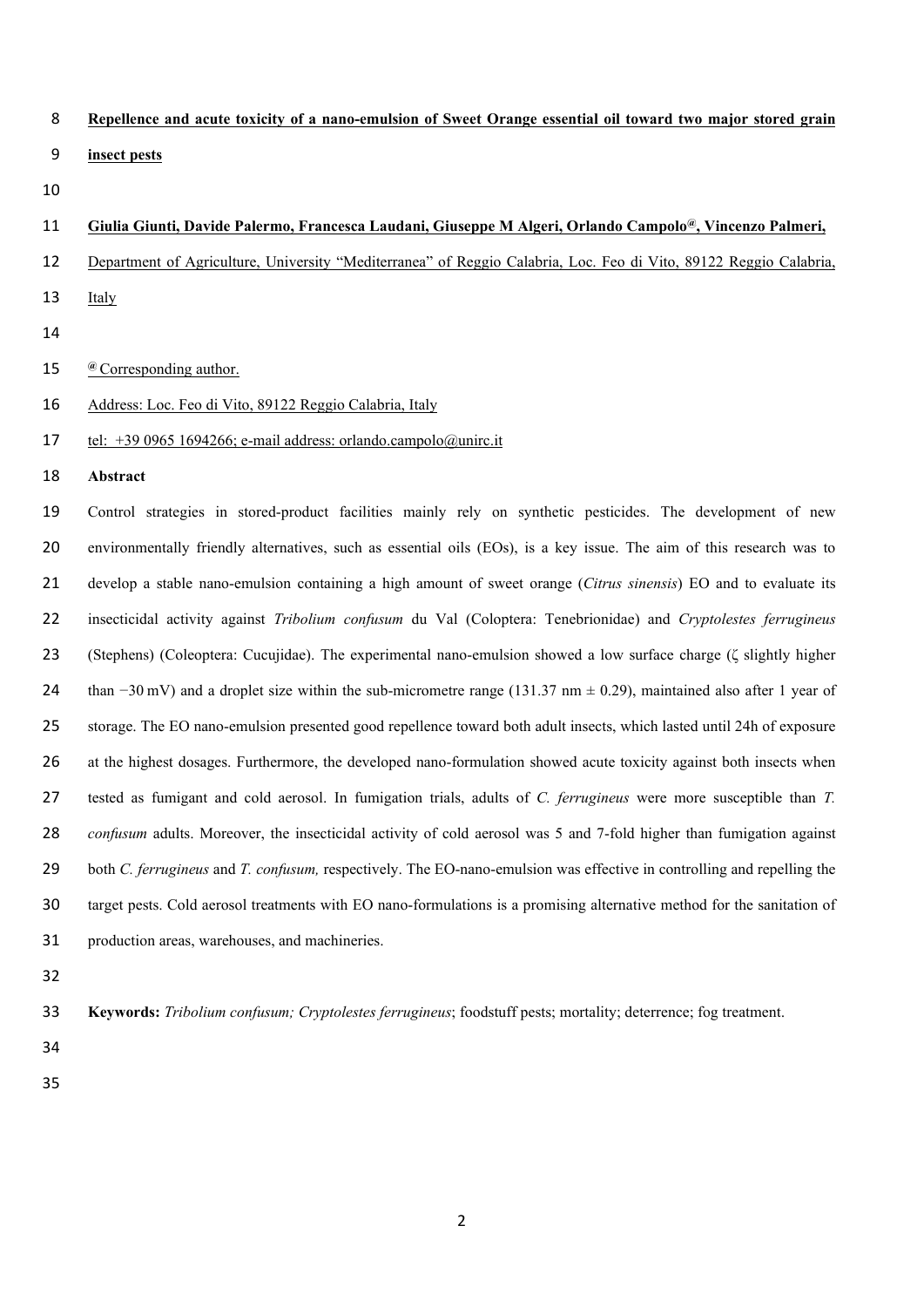### **1. Introduction**

Chemical control approaches are commonly employed to control pest infestation in stored product facilities. Synthetic pesticides and fumigants, such as methyl bromide and phosphine, have been used for decades to control insect pests on stored food, feedstuff, and other agricultural commodities (Boyer et al., 2012). However, the environmental consequences (e.g., bioaccumulation and ozone layer depletion) (Ristaino and Thomas, 1997; Serça et al., 1998), the rise of pest resistance phenomena (Bell and Wilson, 1995; Schlipalius et al., 2002) and the lack of specificity (Blümel et al., 1999; Desneux et al., 2007) increased the interest of researchers to develop new environmentally friendly alternatives to synthetic compounds (Pavela and Benelli, 2016). In this scenario, the bioactivity of botanical extracts, with particular reference to essential oils, have been widely investigated, but few commercial green pesticides for stored product pests' management are available on the market (Campolo et al., 2018). Essential oils (EOs) are promising 46 alternative active ingredients, as they are nonpersistent in water and soils (Isman, 2000), present reduced onset of pest 47 resistance (Regnault-Roger et al., 2012), may act as atractant for natural enemies (Hatt et al., 2018) and are relatively cost-effective (Isman, 2000). EOs are constituted by volatile and semi-volatile compounds, generally characterized by a strong odour, and synthesized by many plant species as secondary metabolites. EOs could act against stored product pests as adulticidal, larvicidal, antifeedant, fertility reducer, deterrent of oviposition, repellent, as well as they could impair larval development (Campolo et al., 2018). Among bio-pesticides, EOs are promising tools also for the control of bacterial and fungal pathogens (Romeo et al., 2008). In contrast, many EOs present really low mammalian toxicity, 53 as reported for chamomile, citronella and eucalyptus (rat oral  $LD_{50} = 2-5$  g\*kg<sup>-1</sup>) (Regnault-Roger et al., 2012).

*Citrus* EOs are considered by-products of citrus industries and are largely available in countries in which citrus represents an important agricultural production (e.g., subtropical regions, such as the Mediterranean basin). Thus, the concurrent large availability of *Citrus* EOs and their usual low cost (i.e. in particular for sweet orange, *Citrus sinensis*  L.) make these compounds a potential alternative to synthetic chemical insecticides. The insecticidal activity of *Citrus*  EOs has been widely investigated against mosquitoes (Campolo et al., 2016; Melliou et al., 2009; Michaelakis et al., 2009; Pavela, 2015), ticks (Benelli and Pavela, 2018), crop (Benelli et al., 2019; Campolo et al., 2017; Papachristos et al., 2009) and stored product pests (Campolo et al., 2018; Cosimi et al., 2009). For example, the fumigant bioactivity of five *Citrus* EOs was tested against the confused flour beetle *Tribolium confusum* du Val (Coloptera: Tenebrionidae). Campolo et al. (2014a) observed that EOs can effectively control *T. confusum* also at low concentrations, although the efficacy decreased in presence of debris, like flour residues. Furthermore, the efficacy of *Citrus* EOs were apparently associated to the content of monoterpenes and particularly of limonene (Ibrahim et al., 2003; Malacrinò et al., 2016).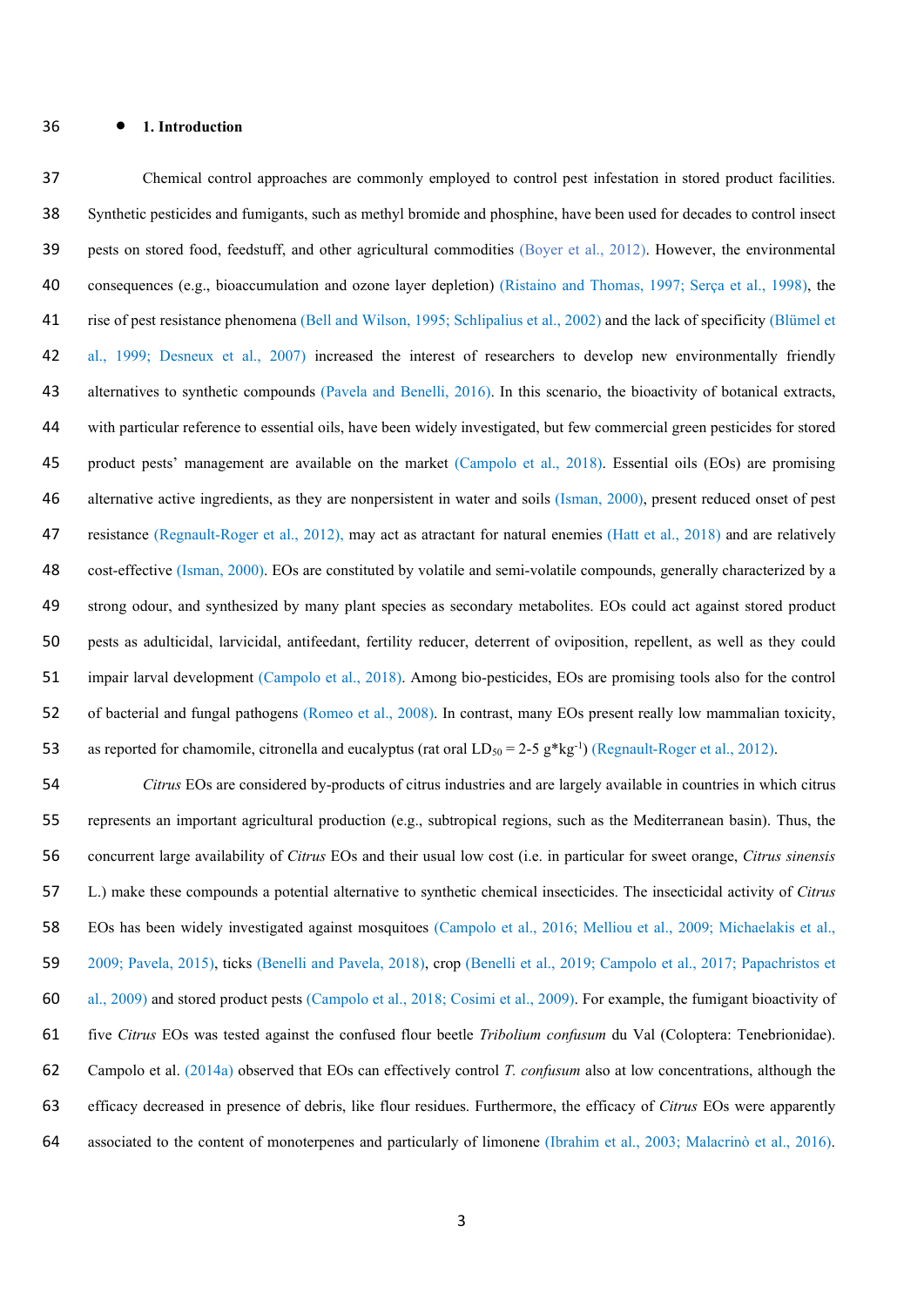Sweet orange EO (SO-EO) presented the highest amount of limonene among *Citrus* EOs, as well as the highest toxicity against insect pests (Campolo et al., 2014a; 2014b; Chaieb et al., 2018).

Despite their promising properties, EO-based pesticides may present some criticisms related to the standardization of the active ingredients. Indeed, considerable variation in chemical composition of EO can be related to several factors, as plant variety, season and climatic conditions (Fabroni et al., 2012; Thompson et al., 2003). Moreover, the chemical characteristics of EOs may cause some drawbacks, mainly related to the high volatility, the rapid degradation and the scarce water solubility of these botanical extracts (Moretti et al., 2002). Indeed, EOs are hydrophobic and generally lipophilic (i.e. their main compounds are non-polar or low-polar terpenes) and their density is often lower than that of water. The reduction to nano-size dimensions may improve EOs' solubility, as well as increase their stability and efficacy against the target pests (Kah et al., 2013). Indeed, loading/encapsulation of EOs by/in polyethylene glycol (PEG) nanoparticles (NPs) greatly improve the EO's water solubility and regulate the pesticide release (Campolo et al., 2017; Werdin González et al., 2014). Similarly, the incorporation of EOs inside nano-emulsion can provide several advantages, as a decreasing in volatility, increasing stability and obviously water dispensability. EO-based nano-emulsions are kinetically stable oil-in-water dispersions, having droplet covering the size range of 100–300 nm (Tadros et al., 2004). Nano-emulsions can be prepared using lower surfactant concentration than micro-emulsions and generally present long-term physical stability with no apparent flocculation or coalescence (Bouchemal et al., 2004; Golden et al., 2018).

The aim of this research was to develop a stable SO-EO nano-emulsion containing a high amount of EO. Furthermore, we wanted to evaluate the insecticidal activity of this emulsion against two economically important pests, which frequently damage processed cereals and flours, the confused flour beetle, *T. confusum*, and the rusty grain beetle, *Cryptolestes ferrugineus* (Stephens) (Coleoptera: Cucujidae). Both insects are cosmopolitan external feeders, since these pests preferentially forage on damaged or previous infested kernels (Parkin, 1956) and both larvae and adults are responsible for the damages on various crops, including maize, wheat, sorghum, barley, and other cereals (Boyer et al., 2012; Oerke, 2006). These pests often occur together in stored grain in humid-continental regions (Madrid 89 et al., 1990). First, we assessed the bioactivity of the experimental nano-emulsion as repellent and fumigant. Lately we tested an innovative administration method using a SO-EO cold aerosol as fogging agent.

## **2. Materials and methods**

#### *2.1 Insect colonies and rearing conditions*

Insect species, *C. ferrugineus* and *T. confusum*, were reared for several generations at the laboratories of the Department of Agriculture, University *Mediterranea* of Reggio Calabria, Reggio Calabria, Italy. The original colonies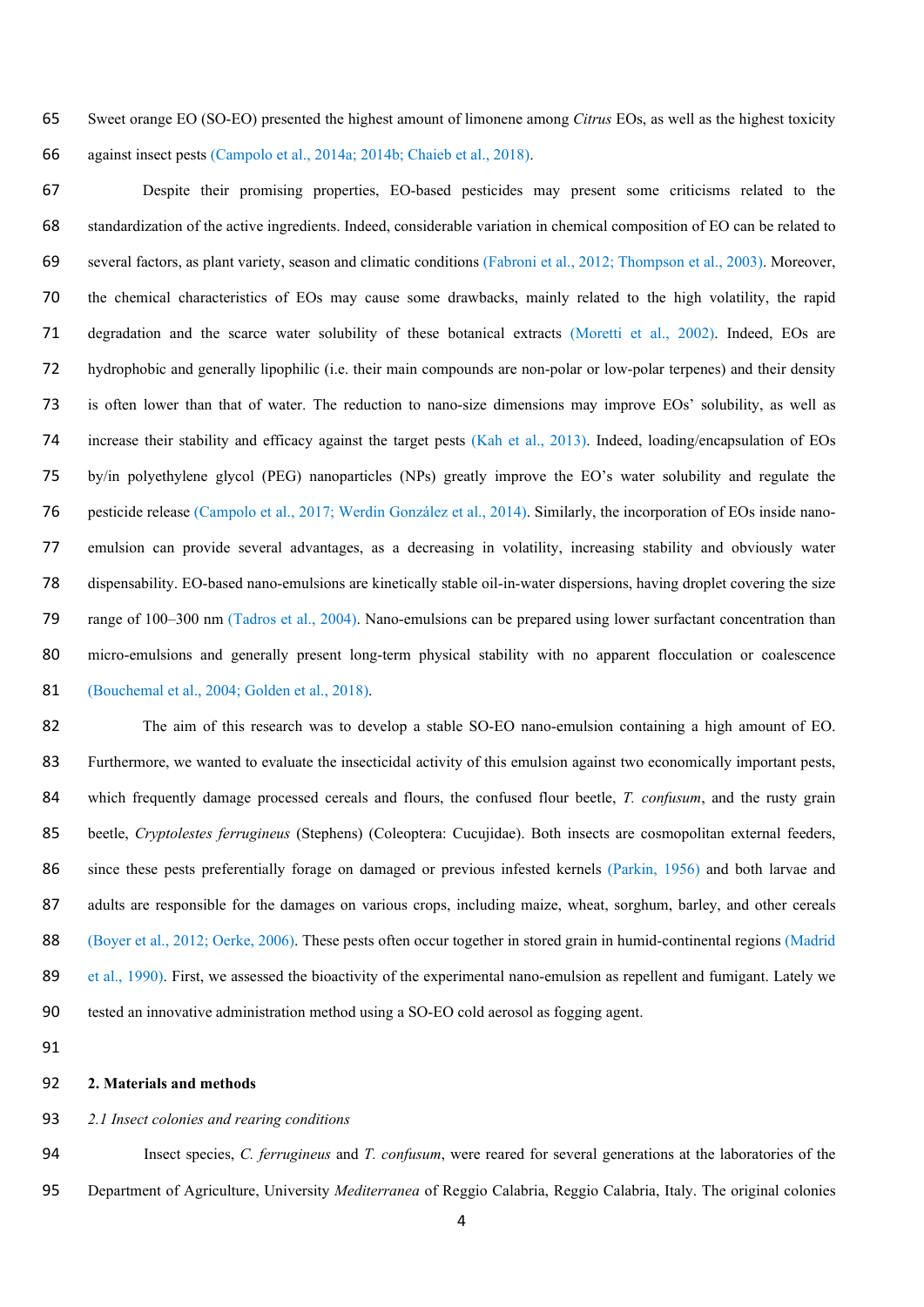were collected from infested wheat provided by a local mill. Insects were reared on wheat flour mixed with yeast (15:1, 97 w:w). The rearing conditions were:  $25 \pm 1^{\circ}\text{C}$ ,  $50 \pm 5\%$  R.H., with a photoperiod of 12h:12h (L:D). To obtain coetaneous insect cohorts, about 300 unsexed adult insects were placed inside 5 L glass jars containing 500 g of rearing medium. After 5 days adult insects were removed and their progeny was used for the tests once developed in 5-10-day adults . Insects were collected from cultures using a 450-μm sieve (Technotest; Modena, Italy) and a mouth aspirator.

# *2.2 GC-MS chemical characterization of the SO-EO*

Commercial sweet orange essential oil extracted from citrus peel using cold pressing technique from fruit grown in southern Italy, pesticide-free certified, was kindly provided by Capua SRL, Campo Calabro Italy. GC-MS analyses were performed with a Thermo Fisher TRACE 1300 gas chromatograph equipped with a MEGA-5 capillary column (30 m x 0.25 mm; coating thickness= 0.25 μm) and a Thermo Fisher ISQ LT ion trap mass detector (emission current: 10 microamps; count threshold: 1 count; multiplier offset: 0 volts; scan time: 1.00 second; prescan ionization time: 100 microseconds; scan mass range: 30-300 m/z; ionization mode: EI). The following analytical conditions were employed: injector and transfer line temperature at 250 and 240°C, respectively; oven temperature programmed from 60 110 to 240°C at 3°C min<sup>-1</sup>; carrier gas, helium at 1mL min<sup>-1</sup>; injection, 0.2  $\mu$ L (10% hexane solution); split ratio, 1:30. Identification of chemicals was based on the comparison of retention times (RT) and their linear retention indices (LRI), relative to the series of n-hydrocarbons, with those of pure chemicals, and on computer matching against the commercial libraries (NIST 05, Wiley FFNSC and ADAMS) and compared to a homemade library built from pure substances, components and the MS literature data (Adams, 1995; Davies, 1990; Jennings, 1980; Masada, 1976; Stenhagen et al., 1974). LRI was calculated by comparing the retention times of the compounds to those of a standard 116 mixture of alkanes (C7-C30 saturated alkanes standard mixture, Supelco®, Bellefonte, PA, USA) (Van Den Dool and Kratz, 1963), which was analysed by GC-MS set at the identical conditions of the essential oil.

#### *2.3 Nano-emulsion formulation and characterization*

120 The SO-EO nano-emulsion was prepared following Bouchemal et al. (2004), with modifications. The nano-emulsion was produced using the spontaneous emulsification process which occurs when an organic phase and an 122 aqueous phase are mixed. In brief, a mixture (3:1 w:w) of SO-EO and Tween  $80^{\circ}$  [Polyoxyethylene (20) sorbitan monooleate, Sigma Aldrich, Munich, Germany] was stirred for 30 mins. Then, double-distilled water was added to this mixture (4:1 respectively) and stirred for 60 min to attain a homogeneous emulsified phase. This coarse emulsion was sonicated for 5 min using an UP200ST ultrasonic immersion homogenizer (Hielsher©, Teltow, Germany) at 100W power to optimise its physical characteristics and reduce micellar dimension. The obtained oil in water nano-emulsion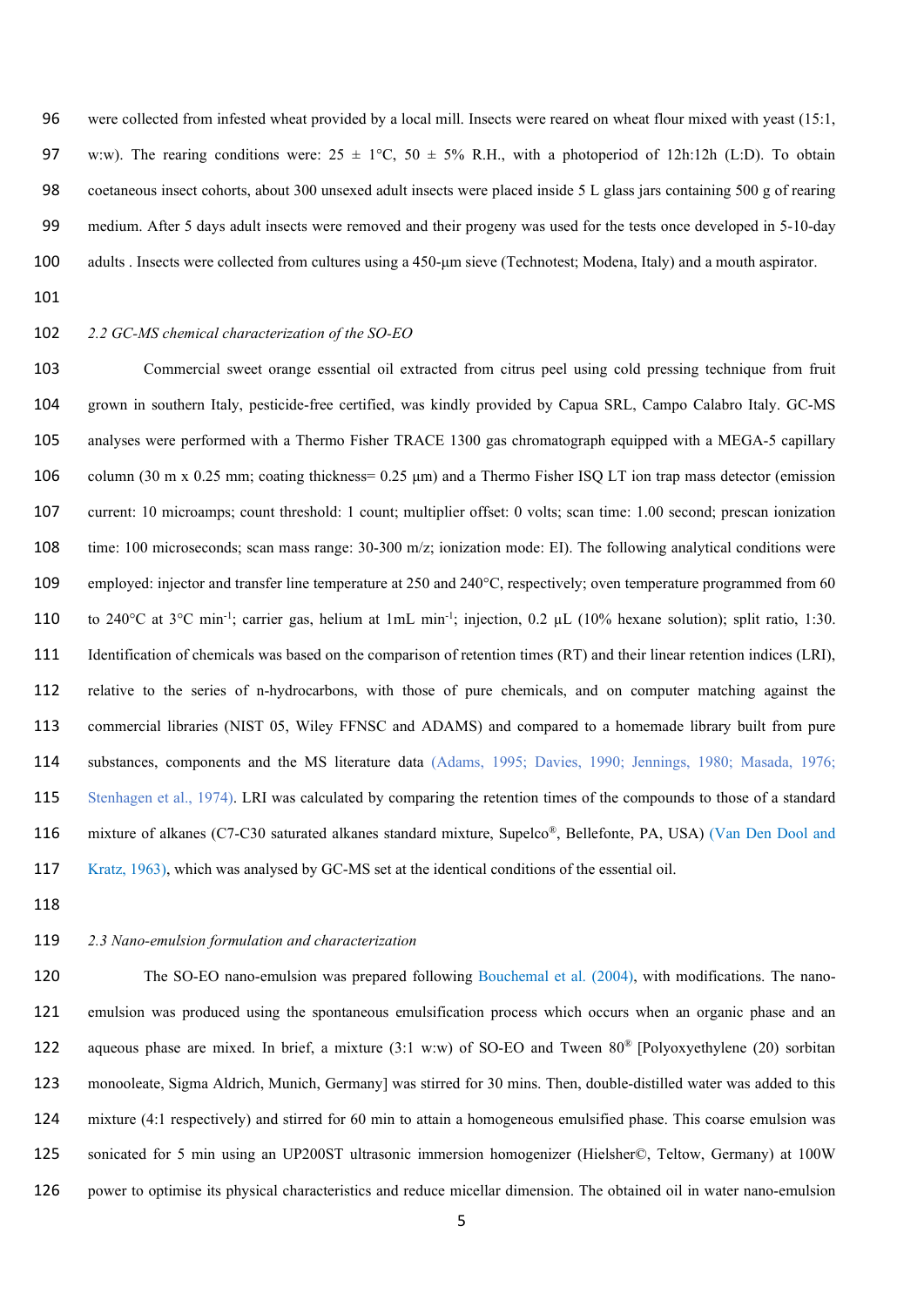127 was composed by 5% Tween 80®, 15% SO-EO and 80% water. Lastly, the SO-EO nano-emulsion was stored at 128  $25 \pm 0.5^{\circ}$ C in an airtight glass bottle and used for the bioassays within the following 5 days.

A Dynamic Light Scattering (DLS) instrument (Zetasizer Nano, Malvern®) was used to assess qualitative analyses, as the droplet surface charge at 25°C, indicated by the zeta potential (**ζ**) values, and the droplets dimension, expressed in terms of Z-average size (d) and polydispersity index (PDI). To attain correct measurements from the instrument, 0.5 mL of SO-EO nano-emulsion were diluted in 100 mL of double-distilled water and aliquots (1 mL for droplet dimension and 0.75 mL for droplet surface charge) of the diluted emulsion was analysed. The physical characteristics of SO-EO nano-emulsion were tested after 24h from the preparation and after 1 year of storage in the 135 dark at controlled conditions  $(25 \pm 0.5^{\circ}\text{C})$  in an airtight glass bottle). For each sample, three replicates of fourteen cycles were provided. Three samples were analysed as replicates.

### *2.4 Repellent activity of SO-EO nano-emulsion*

To determine the repellent activity of SO-EO nano-emulsion an area preference bioassay was set up. The 140 bioassays were conducted following the method described by Malacrinò et al. (2016). Insects were placed inside a glass Petri dish (9 cm Ø) covered with a filter paper (9 cm Ø, Whatman n°1) split in two identical halves, one treated with the putative repellent and the other one used as control. Here, half filter paper disks were treated with 150 μL of pure or water-diluted SO-EO nano-emulsion. Diluted nano-emulsions were obtained adding pure SO-EO nano-emulsion to 144 double-distilled water and then gently mixed for 1 min. The other half paper disks were treated with 150 µL of Tween  $80^\circ$  water-solutions as control. The treated filter paper disks were dried under a fan. After drying, the disks were placed inside the Petri dishes and the insects placed in the central area of the disks. Petri dishes were covered with nylon 147 meshes to prevent the odour saturation of the arena. The arenas were maintained at  $25 \pm 1^{\circ}$ C,  $50 \pm 5\%$  R.H., under constant light condition.

SO-EO nano-emulsion was diluted and the following EO-concentrations were obtained: 15% (i.e. pure SO-EO nano-emulsion), 7.5%, 3.75%, 1.88%, 0.94%, 0.47% and 0.23%, corresponding to EO-content of 0.71, 0.35, 0.18, 0.09, 0.04, 0.02 and 0.01 mg/cm<sup>2</sup> . For every dose, 15 replicates (i.e. 10 unsexed *C. ferrugineus* or *T. confusum* adults for replicate) were carried out on different days to account daily variability. Insects were used only once. The number of insects on the two halves of the Petri dish was recorded after 2, 4, and 24h from the beginning of the test. The percent 154 repellence (PR) of SO-EO nano-emulsion was calculated, for every considered time, by the formula:  $PR(\% ) = [(Nc -$ 155 Nt)/(Nc + Nt)]  $\times$  100 where Nc is the number of insects in the control half paper and Nt the number of insects in the treated one.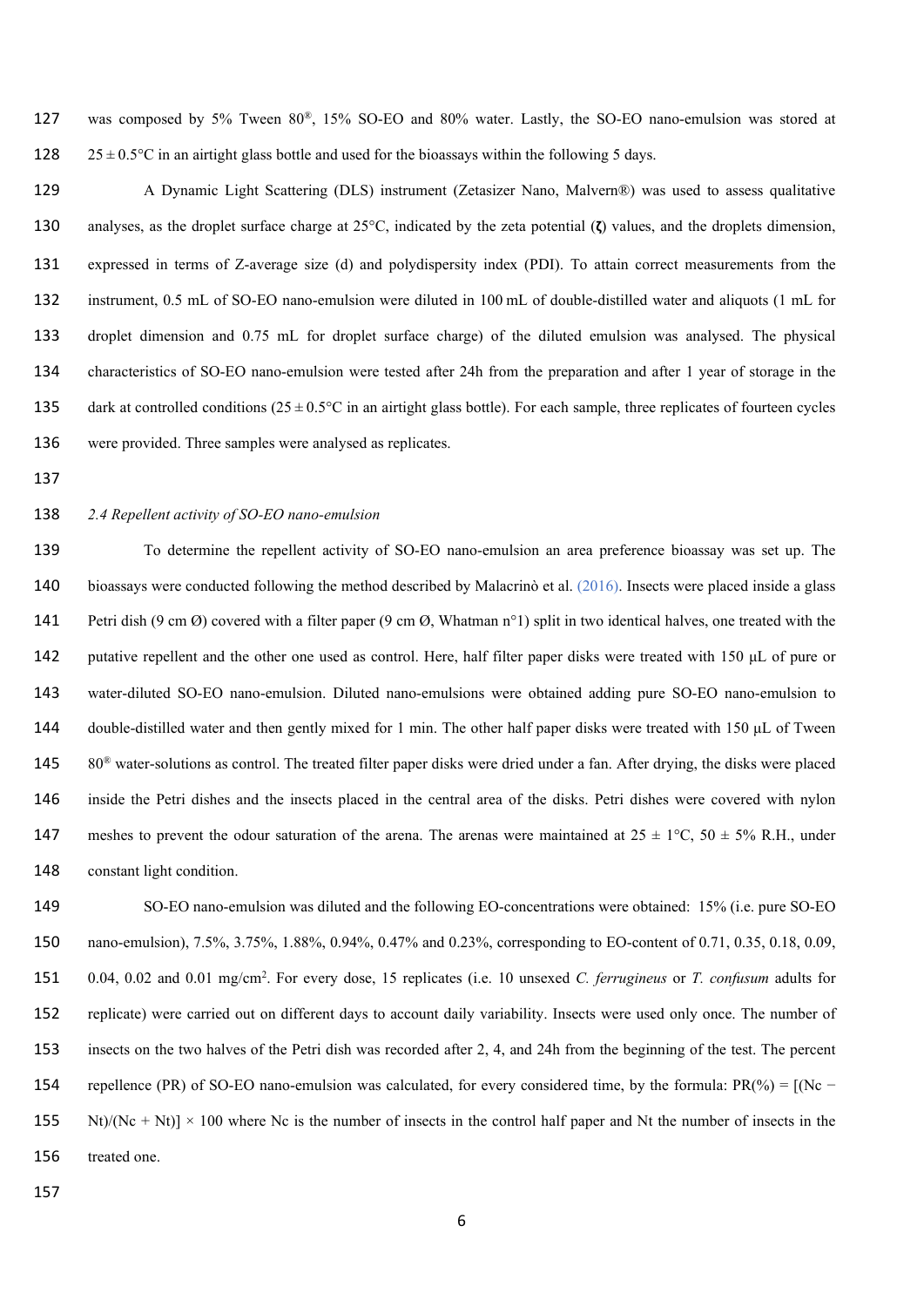### *2.5 Fumigant toxicity*

159 Trials were carried out under laboratory conditions at  $25 \pm 1^{\circ}$ C,  $50 \pm 5\%$  R.H. with a photoperiod of 16h:8h (L:D), following the methodology described by Malacrinò et al. (2016) with modifications. Insects were exposed to the SO-EO nano-emulsion in 300-mL glass tubes locked with airtight stainless-steel cap with a stainless-steel hook fixed on the bottom. The parts of the fumigation chambers were completely washable with polar/nonpolar solvents and 163 autoclavable. A 3 cm<sup>2</sup> filter paper (Whatman® No. 1), soaked with a known quantity of SO-EO nano-emulsion, was anchored to the hook fixed on the lid. Test insects were gently placed inside the tubes and maintained inside the chamber for an exposure time of 24 or 48 h. Thus, the mortality was recorded for both insect species after 24 and 48h.

SO-EO nano-emulsion was diluted and the following EO-concentrations were tested: 15% (i.e. pure SO-EO nano-emulsion), 11.25%, 7.5%, 5.63 and 3.75%. Different amount of SO-EO nano-emulsions were employed for the pest species (i.e. 37.5 μL for *C. ferrugineus* and 150 μL for *T. confusum*). Preliminary trails with *C. ferrugineus* showed that insect mortality was influenced by the humidity in the chamber. When applying 150 or 75 μL of double-distilled water to the filter paper, *C. ferrugineus* adults presented a mortality rate higher than 15%, which resulted almost nullified when a dose of 37.5 μL of water was provided. Thus, to obtain valuable data for statistical analyses a smaller amount was applied to *C. ferrugineus*.

The following concentrations of SO-EO were fumigated inside the cage: 18.75, 14.06, 9.38, 7.03 and 4.69 μg\*mL-1 of air for *C. ferrugineus* and 75.00, 56.25, 37.50, 28.13 and 18.75 μg\*mL-1 for *T. confusum.* To evaluate the 175 impact of surfactant on insect mortality, control trials were carried out using a mixture of Tween  $80^{\circ}$  and water at the 176 highest concentration tested in the SO-EO nano-emulsions (i.e.  $6.27$  and  $25 \text{ µg}^* \text{mL}^{-1}$  of Tween  $80^{\circ}$  against *C*. *ferrugineus* and *T. confusum,* respectively). Additional control trials using just double-distilled water were performed. For every treatment, 5 replicates (i.e. 20 insects each) were performed.

#### *2.6 Acute toxicity of SO-EO nano-emulsion as cold aerosol*

181 Trials were carried out under laboratory conditions at  $25 \pm 1^{\circ}$ C,  $50 \pm 5\%$  R.H. with a photoperiod of 16h:8h (L:D). Test specimens were placed inside a Perspex cage (30 x 30 x 30 cm), presenting on one side a hole (height from base 15 cm; 14 mm Ø) where an aerosol borosilicate-glass ampule (GammaDis Farmaceutici s.a.s., Civitanova Marche, Italy) was plugged. A known quantity of SO-EO nano-emulsion was poured inside the aerosol ampule, which was 185 connected to an air delivery system, blowing purified air at 2 L min<sup>-1</sup> constant flow. The air flow was turned off when the ampule was almost empty (i.e. residues inside the glass ampula < 0.1 mL). The uniformity of distribution by the aerosol equipment was proved for the tested air flow using water-sensitive papers. Tested insects were maintained inside the cage for an exposure time of 24 h. After the exposure time, insects were removed from the cage, then gently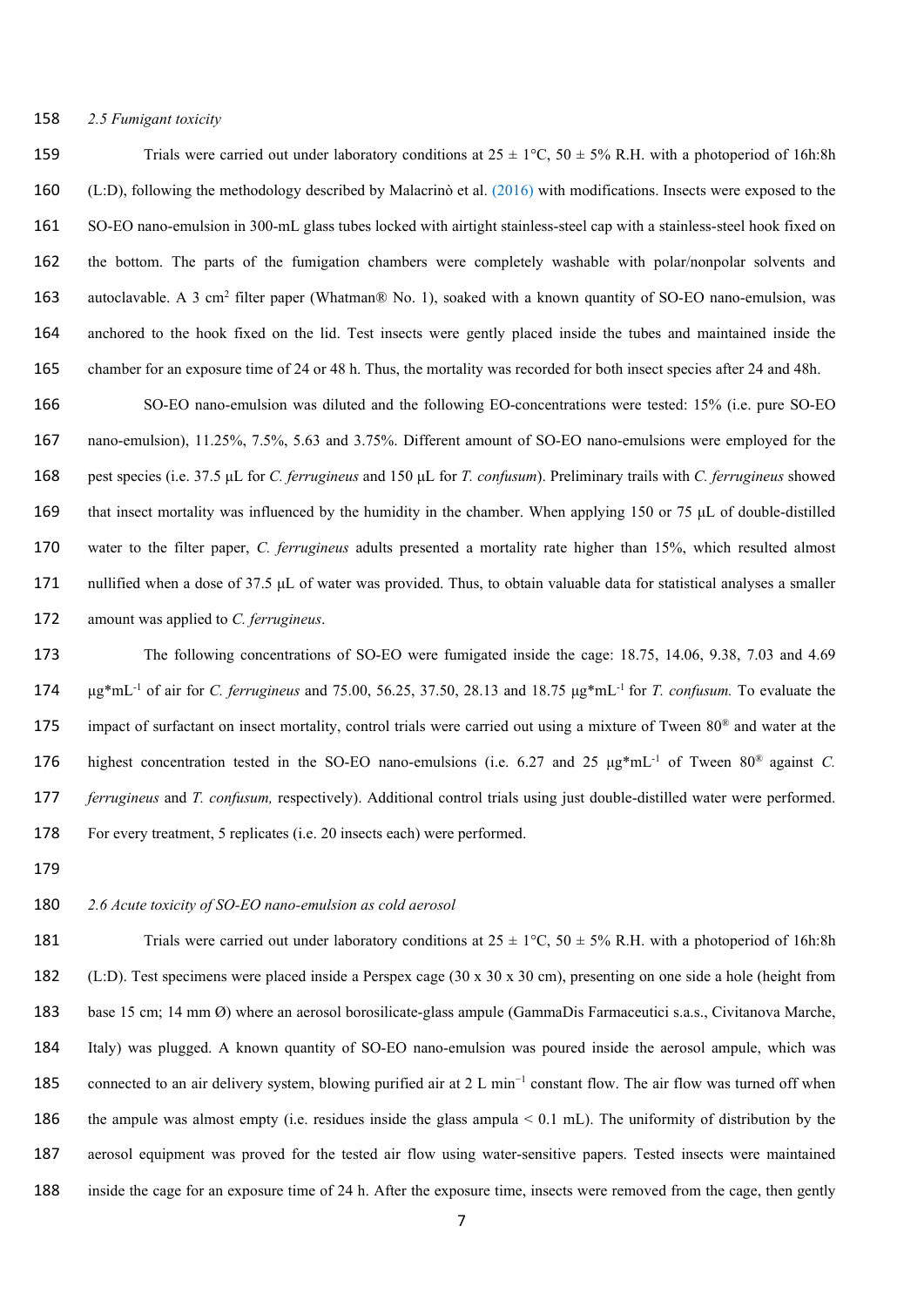placed in a clean glass Petri dish and rearing medium (wheat flour mixed with yeast (10:1, w:w) was provided for the whole period of observation. The mortality was recorded for both insect species after 24, 48, 72, 96 and 120h from the beginning of the cold aerosol treatment.

Similar to fumigation trials, the SO-EO nano-emulsion was diluted with distilled water to obtain the following EO-concentrations: 15% (i.e. pure SO-EO nano-emulsion), 7.5%, 3.75%, 1.88%, 0.94% and 0.47%. For trials with *C. ferrugineus* adults, 2 mL of SO-EO nano-emulsion were spayed as cold aerosol, and six concentration of SO-EO were 195 tested: 11.11; 5.56; 2.78; 1.39, 0.69 and 0.35  $mg^*L^{-1}$  of air. In contrast, 4 mL of SO-EO nano-emulsion were applied 196 against *T. confusum*, testing the adult mortality at 22.22, 11.11, 5.56, 2.78 and 1.39 mg\*L<sup>-1</sup> of SO-EO in air. Indeed, preliminary trials carried out on *T. confusum* showed that its mortality was influenced not just by the absolute dose of EO sprayed, but also by the amount of nano-emulsion used to produce the aerosol. Although the treatment with 4mL lasted just 3-4 mins more than those with 2mL, *T. confusum* adults presented higher mortality (ca. 82%) when treated with 4mL of half-diluted SO-EO nano-emulsion than when they were sprayed with 2mL of pure SO-EO nano-emulsion (ca. 56%). Thus, to obtain valuable data for statistical analyses the highest quantity was applied against *T. confusum*.

To evaluate the potential impact of surfactant on insect mortality, control trials were carried out using 203 formulations of Tween  $80^{\circ}$  in water at the same concentrations tested in the SO-EO nano-emulsions (i.e. 7.41, 3.70, 204 1.85, 0.93, 0.46, 0.23 and 0.12 mg\*L<sup>-1</sup> of air). Additional control trials using just double-distilled water were performed. 205 Nine replicates (i.e. 10 insects each) were provided both for control and EO trials.

### *2.7 Statistical analysis*

208 Statistics were carried out using  $SPSS^*$  20 and JMP<sup>®</sup> 11 software. Data that did not met the ANOVA assumptions (normality and homoscedasticity) tested by Shapiro-Wilk and Levene's test respectively, were analysed by non-parametric tests. In repellence assays, for each insect species, binary choice data from different replicates of the 211 same tested dose were analysed by  $\chi^2$  likelihood test (α = 0.05). PR data calculated after 24h were subjected to probit 212 analysis in order to calculate the median repellent dose  $(RD_{50})$  and 90% repellent dose  $(RD_{90})$  of the tested EO for both insects. Values were considered significantly different if their 95% fiducial limits did not overlap. To assess differences in PR values, data were processed using a non-parametric model, the Kruskal-Wallis test, followed by Dunn's post-hoc test. PR values of each insect were separately analysed using "SO-EO dose" or "exposure time" as fixed factor. Furthermore, data of each exposure time were individually analysed using "SO-EO dose" as fixed factor. In fumigation and cold aerosol treatments, the efficacy of the tested formulation was not corrected for control mortality using Abbott's formula (Abbott, 1925), as no mortality was recorded in negative controls (i.e. pure double-distilled water). Probit 219 analysis was performed in order to estimate the median lethal dose  $(LD_{50})$  and 90% lethal dose  $(LD_{90})$ . For fumigation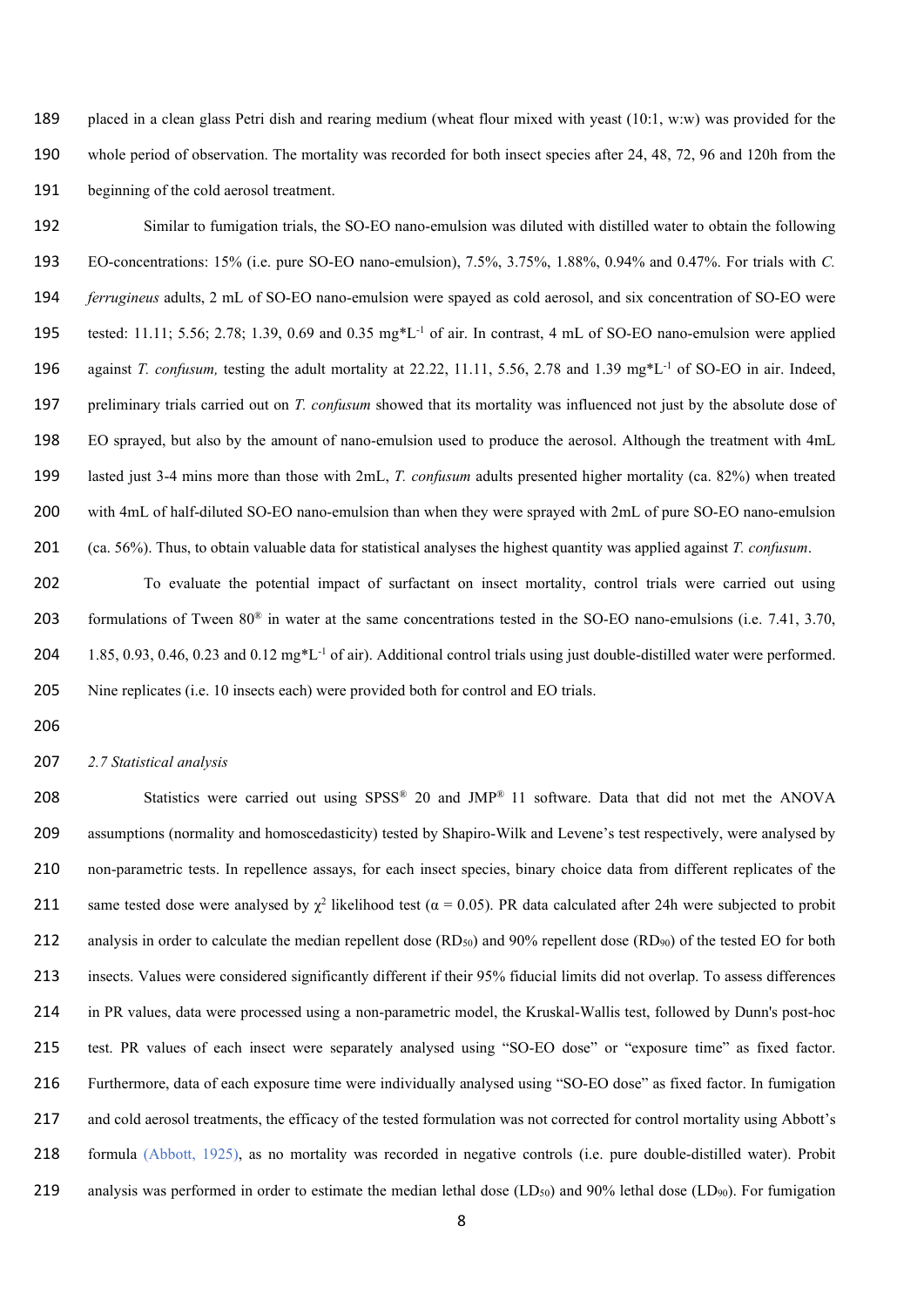trials, probit analysis was performed on mortality data recorded at 24 and 48h of exposure. For cold aerosol trials, 221 mortality data of SO-EO and Tween 80<sup>®</sup> recorded at 24h and 120h from exposure were subjected to probit analysis. LD values between species were considered significantly different if their 95% fiducial limits did not overlap. To assess differences in mortality values, data were processed using a non-parametric model, the Kruskal-Wallis test, followed by Dunn's post-hoc test. Mortality values of each insect were analysed separately using as fixed factor "treatment" or "exposure time" for fumigation trials, and "treatment" or "time from exposure" for aerosol trials. Furthermore, data of each sampling time were individually analysed using "SO-EO dose" as fixed factor.

- 
- **3. Results**

## *3.1 GC-MS chemical characterization of essential oil*

Thirty-five compounds were identified from GC-MS analyses (**Supplementary Figure S1**), representing 99.97% of the oil (**Table 1**). The sweet orange essential oil was almost entirely composed by monoterpene hydrocarbons (98.59%), followed by monoterpenes oxygenated (0.73%). The main constituents were *R*-limonene (93.35%), *β*-myrcene (3.38%), *α*-pinene (1.14%), linalool (0.54%) and sabinene (0.50%). Among non-terpene compounds, the most representative was the aldehydes octanal (0.33%) and decanal (0.10%). The analysed EO showed also several sesquiterpenes, although with a low relative percentage (0.22%).

# *Nano-emulsion formulation and characterization*

SO-EO nano-emulsion showed an average size of the droplets within the nanometre range, either after 24 hours from its preparation, as well as after 1 year of storage (**Table 2**). Furthermore, the low values of the polydispersity index (0.12-0.19) indicated the size homogeneity of the formulation, since few or no aggregates were detected (**Supplementary Figure S2**). Finally, all the SO-EO nano-emulsion exhibited a negative surface charge (ζ) slightly higher than −30 mV, which decrease after 1 year (**Table 2**).

## *3.2 Repellent activity of SO-EO nano-emulsion*

Both *C. ferrugineus* and *T. confusum* adults avoided the half filter paper disc treated with SO-EO nano-emulsion, preferring the control one at all the sampling times. However, *C. ferrugineus* showed no preferences after 24 247 h of exposure at the SO-EO dose of 0.04 mg/cm<sup>2</sup>, and at the lowest tested dosage, i.e. and 0.02 mg/cm<sup>2</sup>, repellence disappear just after 4h of exposure (**Supplementary Table S1**). Similarly, *T. confusum* presented no repellence for SO-249 EO after 24h at 0.02 mg/cm<sup>2</sup> with a PR value of  $34.67\% \pm 5.33$ . However, analogous PR values were recorded for the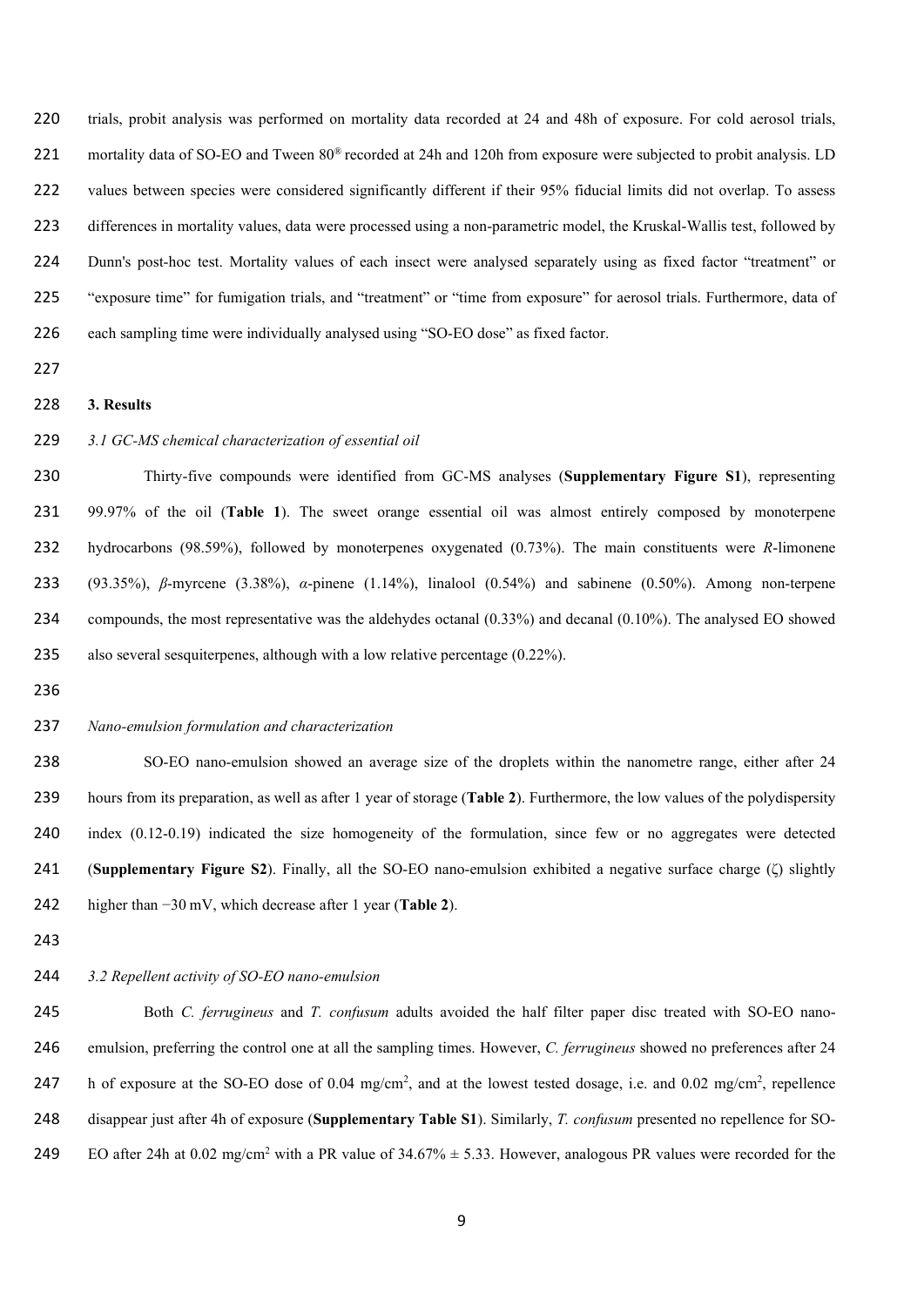250 lowest tested dosage, i.e. 0.01 mg/cm<sup>2</sup>, at all the considered exposure times, nullifying SO-EO repellence also after 2h

251 (**Supplementary Table S1**).

According to Pearson test, PR values from repellence trials fitted the probit curve (*C. ferrugineus:*  $\chi^2$ =0.09; *P*= 0.998; *T. confusum:*  $\chi^2$ <sub>5</sub>=0.93; *P*= 0.968), and RD<sub>50</sub> and RD<sub>90</sub> values from the insect species were not significant different (**Table 3**). For *C. ferrugineus* both the SO-EO doses (H= 72.83; df= 5; *P*<0.0001) and the exposure time (H= 6.11; df= 2; *P*= 0.047) significantly affected the repellence efficacy (**Supplementary Figure S3**), while for *T. confusum*  256 the repellence was influenced by dose  $(H= 86.51; df= 6; P<0.0001)$ , but not by exposure time  $(H= 3.04; df= 2; P=$ 0.219) (**Supplementary Figure S4**). Furthermore, a dose dependent repellence could be highlighted at all the tested exposure times both against *C. ferruginesus* (2h: H= 23.48; df= 5; *P*=0.0003; 4h: H= 26.92; df= 5; *P*<0.0001; 24h: H= 26.90; df= 5; *P*<0.0001) and *T. confusum* (2h: H= 29.37; df= 6; *P*<0.0001; 4h: H= 86.51; df= 6; *P*<0.0001; 24h: H=31.04; df= 6; *P*<0.0001).

261

#### 262 *3.3 Concentration-mortality response following fumigation and cold-aerosol exposures*

263 Mortality from fumigation trials fitted the probit curve both at 24h (*C. ferrugineus:*  $\chi^2$  = 0.19; *P*= 0.979*; T.* 264 *confusum:*  $\chi^2$ <sub>3</sub>=0.07; *P*= 0.995) and 48h (*C. ferrugineus:*  $\chi^2$ <sub>3</sub>=0.08; *P*= 0.993; *T. confusum:*  $\chi^2$ <sub>3</sub>=0.08; *P*= 0.994). 265 Furthermore, the  $LD_{50}$  and  $LD_{90}$  values from the insect species were significant different at 48h, as their 95% fiducial 266 limits did not overlap (**Table 4**). For both species, exposure time did not significantly alter the mortality (*C.*  267 *ferrugineus:* H=2.32; df=1; *P*= 0.128*; T. confusum:* H=0.17; df=1; *P*= 0.680). Statistical differences were highlighted 268 according to the treatment applied (*C. ferrugineus:* H=33.11; df=4; *P*<0.001*; T. confusum:* H=44.84; df=4; *P*<0.001) (**Supplementary Figure S5**). Tween 80® 269 controls had lower toxicity toward both insect species (maximum mortality:  $270$   $2.00\% \pm 1.50$  after 48h) respect to SO-EO nano-emulsion. Fumigation with double distilled water caused no mortality. 271 Mortality values from cold-aerosol trials were also subjected to Pearson test to prove the goodness of fit with probit 272 model for the data recorded at 24h (*C. ferrugineus:*  $\chi^2 = 2.51$ *; P*= 0.644*; T. confusum:*  $\chi^2 = 0.39$ ; *P*= 0.943) and 120h (*C.* 273 *ferrugineus:*  $\chi^2$ *<sub>4</sub>*=6.02; *P*= 0.452*; T. confusum:*  $\chi^2$ <sub>3</sub>=0.70; *P*= 0.874). Both the LD<sub>50</sub> and LD<sub>90</sub> values estimated for the 274 two species (**Table 5**) decreased in the survey carried out after 120h of exposure highlighting a delayed mortality 275 induced by the nano-emulsion. Tween 80<sup>®</sup> mortality values also fitted with probit either for *C. ferrugineus* (24h: 276  $\chi^2$ =0.04; P= 0.999; 120h:  $\chi^2$ =0.04; P= 0.998), as well as for *T. confusum* (24h:  $\chi^2$ <sub>3</sub>=0.06; P= 0.996; 120h:  $\chi^2$ <sub>3</sub>=0.07; P= 277 0.995). However, the LD values calculated for the Tween  $80^{\circ}$  solution were heavily higher than those of SO-EO. After 120h from the exposure, LD90 values of Tween 80 were toward *C. ferrugineus* 14.58 mg\*L-1 278 (LB-UB: 8.48-20.68) and 279 toward *T. confusum* 25.11 mg\*L<sup>-1</sup> (LB-UP: 19.25-30.97). No differences were reported between the two insect species, 280 since their 95% fiducial limits overlapped (**Table 5**). Mortality rates caused by SO-EO nano-emulsion were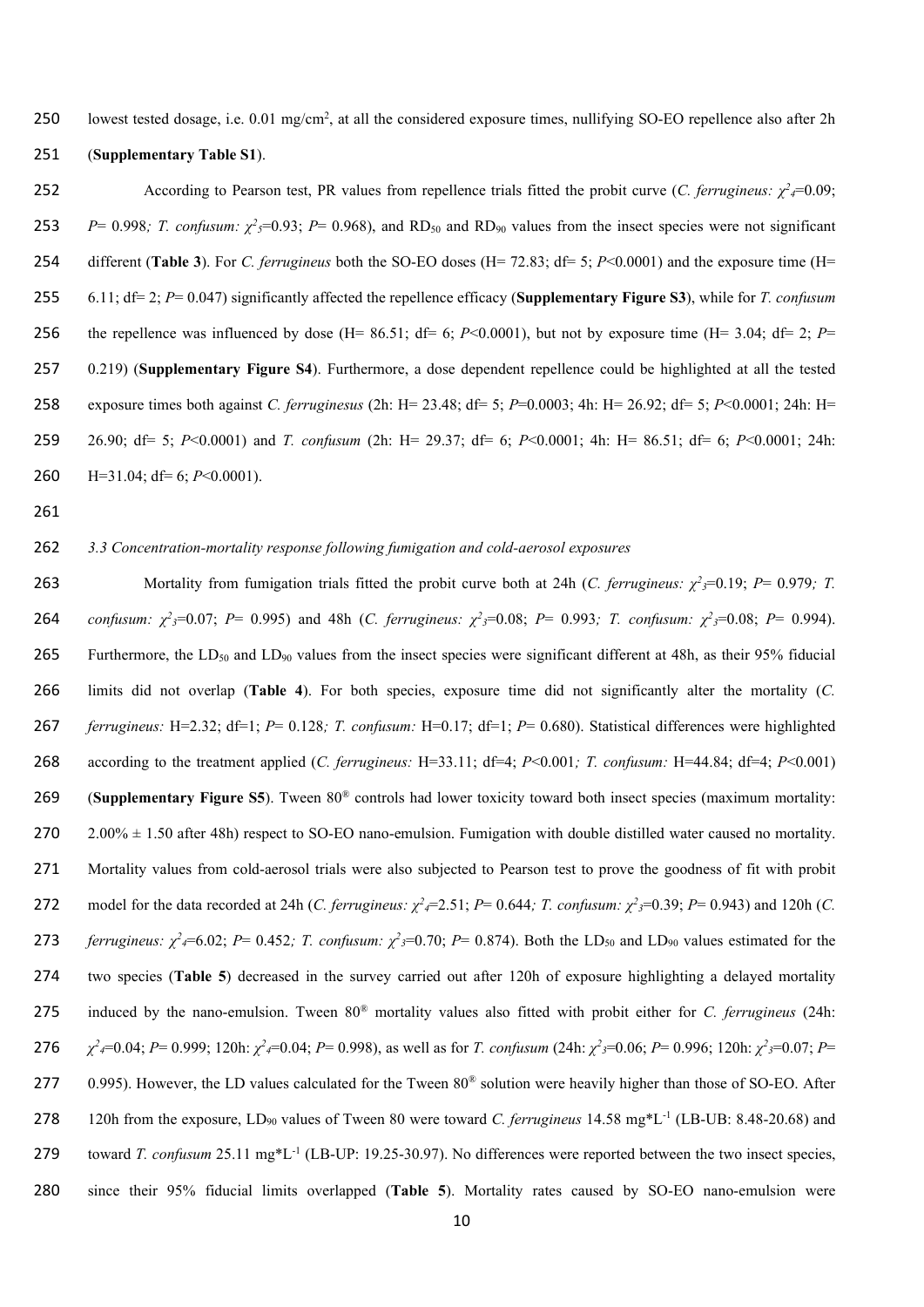281 significantly higher than those recorded for Tween 80<sup>®</sup>-control (*C. ferrugineus: H*=172.74; df=11; *P*<0.001; *T. confusum:* H=144.01; df=9; *P*<0.001) (**Supplementary Figures S6-S7**)*.* For both species, exposure time did not significantly altered mortality (*C. ferrugineus:* H=2.71; df=4; *P*= 0.608*; T. confusum:* H=0.32; df=4; *P*= 0.989).

## **4. Discussion**

The term nano-pesticide is used to identify a wide variety of products, defined as formulations that intentionally includes elements in the nano-meter size range, such as nano-dispersions, nano-polymers, nanoparticles, nano-capsules, nano-gels and nano-emulsions. Nanotechnologies may be applied to both synthetic (Nguyen et al., 2012; Satehi et al.,2018) and botanical insecticides (de Oliveira et al., 2014). The aims of the nano-formulations are to increase the poor solubility of some active ingredients, to guarantee a slow-constant release of the active ingredient 291 and/or to avoid premature degradation (Kah et al., 2013). Nano-emulsions are proposed for numerous applications especially because of their capacity to dissolve non-polar active compounds (Gutiérrez et al., 2008). The nano-emulsion 293 produced from SO-EO presented a low droplet size  $(131.37nm \pm 0.29)$ , which slightly increased after 1 year of storage 294 (167.2nm  $\pm$  0.35). The size obtained for this nano-emulsion are comparable to those obtained for other EOs using higher amount of surfactant (Hashem et al., 2018; Moghimi et al., 2016; Werdin González et al., 2014). Furthermore, 296 the dimension obtained using Tween  $80^\circ$  were smaller respect to nanoparticles obtained using polyethylene glycol (PEG) with several citrus-peel EOs (Campolo et al., 2017). The homogeneity of the formulation (PI= 0.12-0.19) could be attributable also the high homogeneity of the SO-EO, which contained a 93% of limonene. Stability of the nano-299 emulsion was obtained mainly by steric effect, as Tween  $80^{\circ}$  is a nonionic surfactant,. However, nonionoic surfactants 300 do not alter the original zeta potential of the elute (Li et al., 2016). Thus, the surface charge recorded for SO-EO nano-301 emulsion is attributable to the EO chemical characteristic. Since a minimum of  $\pm 30$  mV of zeta potential is required for a physically stable nano-suspension solely stabilized by electrostatic repulsion (Müller et al., 2001), here the droplets' surface charges boosted the nano-emulsion stability. Nano-dimensions generally enhance both the stability and effectiveness of botanical insecticides, boosting the gradual release of the active compounds (de Oliveira et al., 2014) and also minimizing the negative effects on non-target organisms (Gogos et al., 2012).

Our results highlighted the good repellent and insecticidal activity of the SO-EO nano-emulsion against *T. confusum* and *C. ferrugineus*. Repellence activity of SO-EO nano-emulsion was demonstrated for both the tested insects. Except for the lower tested dosages, adult beetles avoided the treated side of the arena also after 24h. Our results are consistent with previous studies investigating the repellence of SO-EO against pest species at shorter exposure times (da Camara et al., 2015; Murugan et al., 2012). Repellent activity of SO-EO has been also noted against *Tribolium castaneum* Herbst (Coleoptera: Tenebrionidae), although no clear information about the actual dosages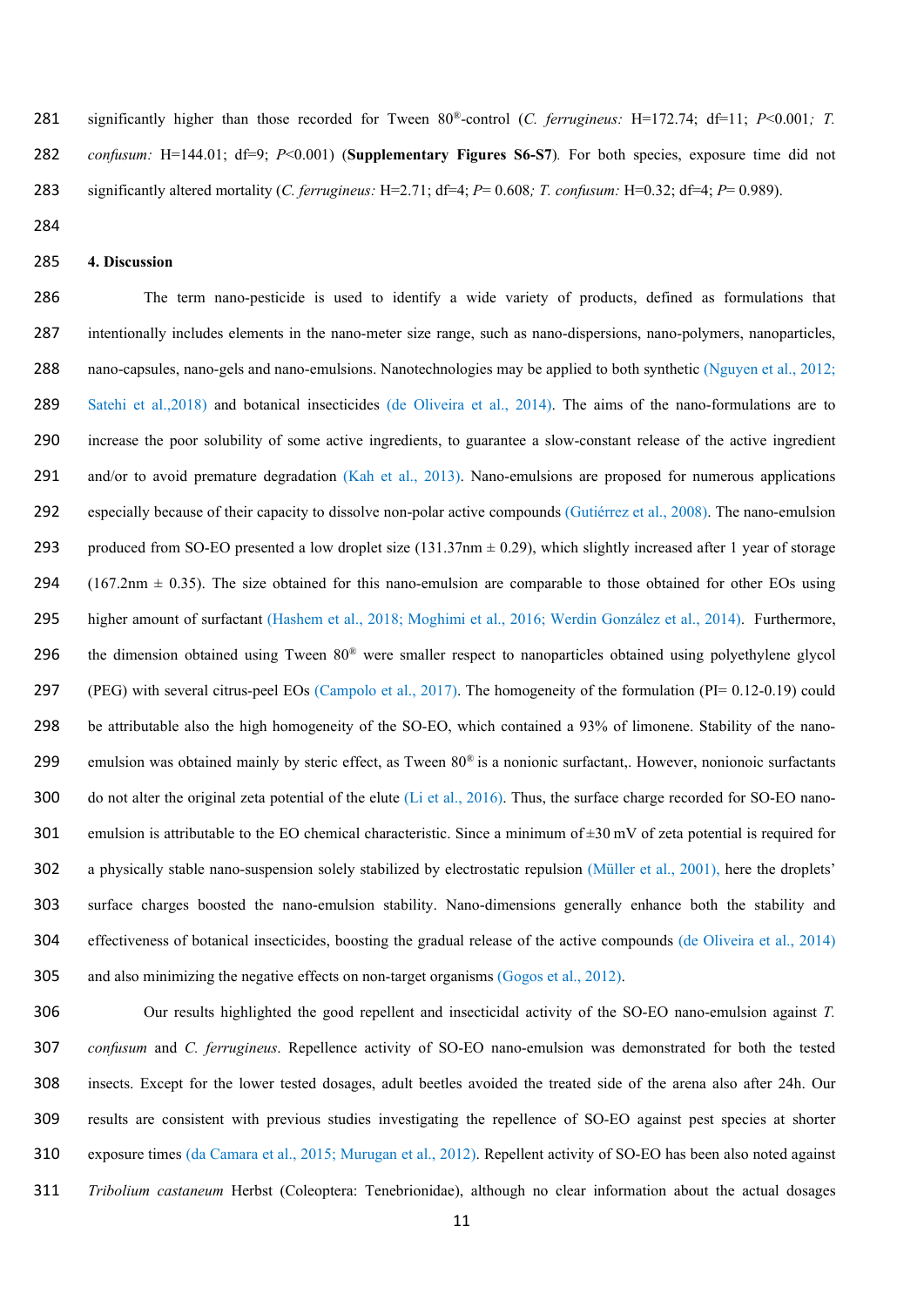applied were provided (Bilal et al., 2015). In contrast*,* this EO was not able to induce avoidance in *Acanthoscelides obtectus* (Say) (Coleoptera: Bruchidae), highlighting a species-specific response to this plant-borne extract (Papachristos and Stamopoulos, 2002). Unfortunately, when testing the repellence activity, authors commonly did not 315 calculate RD<sub>50</sub> values, causing criticisms when comparing the outcomes between different EOs (Campolo et al., 2018). Nevertheless, regarding *T. confusum* the most interesting results were obtained with *Pistacia lentiscus* (Anacardiaceae) EO with  $RD_{50} = 0.025 \mu L/cm^2$  after 24h (Bougherra et al., 2015). Our results accounted RD<sub>50</sub> values at 24h of 0.10 318 mg/cm<sup>2</sup> of EO for *C. ferrugineus* and 0.07 mg/cm<sup>2</sup> of EO for *T. confusum*, showing to possess a good repellent activity toward both insect species.

SO-EO nano-emulsion show interesting insecticidal activity against both insect species when applied as fumigant, as well as cold aerosol. Adults of *C. ferrugineus* were more susceptible to fumigation than *T. confusum* ones, although contrast results were reported for the surfactant. Nevertheless, mortality data were mainly attributable to SO- $B<sub>23</sub>$  BO activity, as Tween  $80^{\circ}$  presented low toxicity toward either insects. SO-EO nano-emulsion applied as fumigation 324 showed good insecticidal activity immediately after 24h, as the  $LD_{50}$  values were non-significant different between the considered exposure times. Furthermore, applied as cold aerosol, the nano-emulsion induced higher mortality rate at lower dosages. Indeed, after 24h from the treatment, cold aerosol produced the mortality of 50% of *C. ferrugineus* at  $2.19 \text{ mg*L}^{-1}$  of air, while fumigation needed 11.03 mg<sup>\*L-1</sup> of air to exert the same mortality. Similarly, in *T. confusum* 50% mortality was achieved with 5.43 mg\*L<sup>-1</sup> of air for aerosol and 37.62 mg\*L<sup>-1</sup> of air for fumigation at 24h. The high efficacy of cold aerosol could be attributable to the different kind of application of the nano-emulsion, because when applied as cold aerosol SO-EO could act both as fumigant and contact insecticide. Comparing our results with the ones reported for commercial fogging agents, the SO-EO nano-emulsion presented promising insecticidal activity against *T. confusum.* As example, pyrethrin aerosol (23.4 g formulation/28 m<sup>3</sup> of headspace area) against *T. confusum* determined 333 a mortality rate of  $38.9\% \pm 4.3$  after 7 days from exposure, which increased at  $84.8\% \pm 3.2$  after 14 days (Arthur, 2008).

The toxic activity of EOs against several stored product pests have been demonstrated form many insect species, including the beetles *T. confusum* and *C. ferrugineus* (for a dedicated review see Campolo et al., 2018). Among the plant secondary metabolites constituting the EOs, terpenes, and specifically monoterpenes, are considered the principal molecules responsible for the bioactivity against insect pests, as well as against microbes. The monoterpenes may penetrate inside the insect body via the cuticle (contact), the respiratory system (fumigation) and the digestive system (ingestion) (Prates et al., 1998). Although the exact mode of action of EOs has not been completely clarified yet, monoterpenes could cause the total breakdown of the nervous system, acting on the octopaminergic system of the insects (Isman, 2000; Price and Berry, 2006). Furthermore, *Carum carvi* L. EO showed prominent results for fumigant activity against *T. confusum,* causing also oxidative stress by altering the antioxidative defence system, catalase (CAT),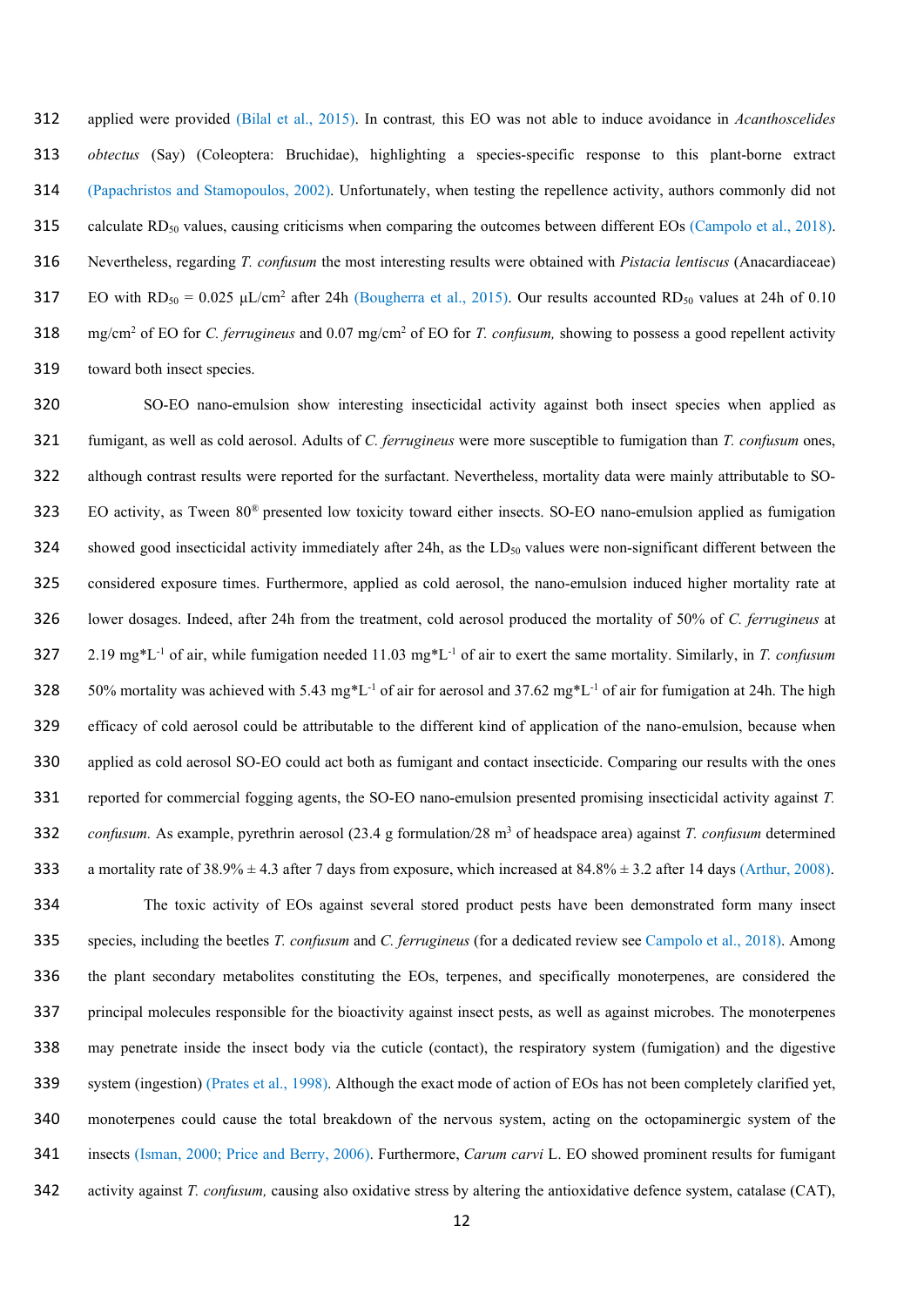superoxide dismutase (SOD), and glutathione-S-transferase (GST) activities, as well as the level of lipid peroxidation (MDA) and the content of reduced glutathione (GSH) (Petrović et al., 2019). Monoterpenes are the main compounds constituting SO-EO (over 98%). Furthermore, this EO is characterized by the prevalent presence of a single molecule, *R-*limonene, whose toxicity against insects has been already accounted (Campolo et al., 2014b; Ibrahim et al., 2003; Malacrinò et al., 2016; Tripathi et al., 2003). Limonene naturally occurs in many plant species as two enantiomers: The *S-*limonene could be found in mint oils and has a turpentine-like odour, while the *R-*limonene, with a strong orange smell, is a floral compound of a number of plant species, as well as the main constituent of *Citrus* EOs (Adams, 1995; El-Sayed, 2014). Limonene is biodegradable in aerobic conditions (Schwartz et al., 1990) and, similar to phosphine (Glindemann et al., 2005), undergoes to phytochemical reactions, producing hydroxyl radicals, ozone, and nitrate radicals (Altshuller, 1983). Furthermore, this monoterpene presents a really short lifetime in the atmosphere, ranging from 12 to 48 minutes (Altshuller, 1983).

EOs extracted from citrus fruit have been used in many industrial applications, but their employment as biopesticide in agriculture and food-industry context is quite complex. The lipophilic nature, the ability to disrupt insect metabolism along with their biochemical, physiological and behavioral functions (Regnault-Roger et al., 2012) and the environment-friendly nature make EOs optimal competitors to synthetic chemical pesticides. The majority of researches related to stored product pests evaluated the insecticidal activity of EOs as fumigant or with their direct administration on foodstuff (Campolo et al., 2018). However, these techniques are unfeasible in field operative conditions. For fumigation of EO as such, the need of sealed spaces and the homogeneous distribution in large spaces are quite limiting, while the direct use on foodstuff may alter the qualities and sensory profile of food.

## **5. Conclusion**

The SO-EO nano-emulsion was effective in controlling and repelling the target pests. This formulation was stable over 1 year of storage, maintaining good qualitative characteristics. Further work is needed to test its efficacy under more realistic operative conditions. In addition, considering the controversial opinions of biopesticides, it would be interesting to evaluate the potential side effects of these compounds on natural enemies used as biocontrol agents. Aerosol and fogging systems are rising interest among the scientific community as alternative methods to fumigation in commercial food storage facilities (Arthur, 2008; Scheff et al., 2018; Toews et al., 2006). The application of SO-EO nano-formulations as cold aerosol can be a promising method for the sanitation of production areas, warehouses, handling equipment and production machineries from stored product pests. Moreover, the scalability of the EO nano-emulsion process is realizable by pesticide industry because this process has been already used to produce some "new generation"insecticides.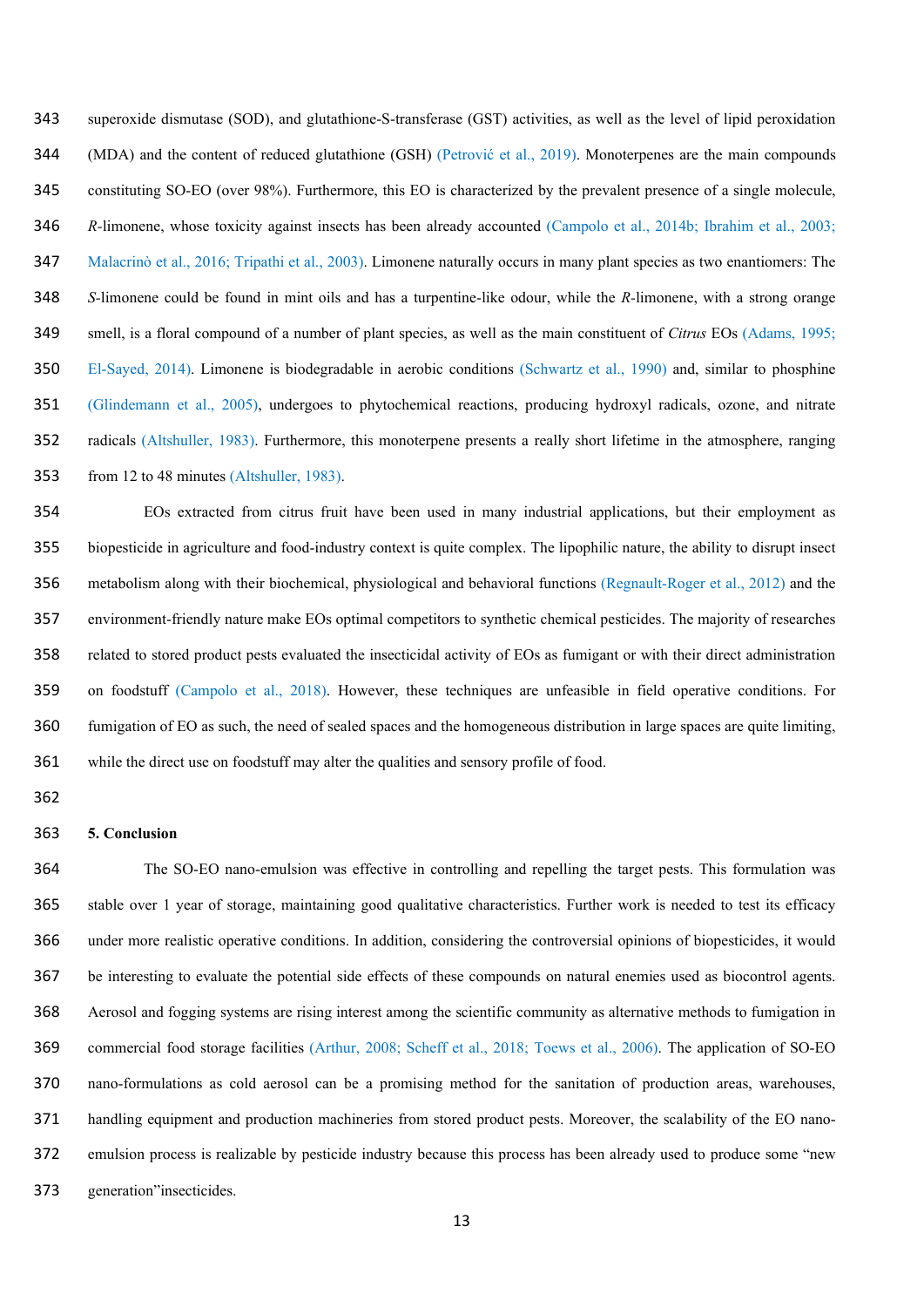#### **References**

- Abbott, W.S., 1925. A method of computing the effectiveness of an insecticide. J. Am. Mosq. Control Assoc. 3, 302– 303.
- Adams, R.P., 1995. Identification of essential oil components by gas chromatography/mass spectrometry. Allured Publishing Corporation, Carol Steam, IL.
- Altshuller, A.P., 1983. Review: Natural volatile organic substances and their effect on air quality in the United States.
- Atmos. Environ. 17, 2131–2165. https://doi.org/10.1016/0004-6981(83)90211-1
- Arthur, F.H., 2008. Aerosol distribution and efficacy in a commercial food warehouse. Insect Sci. 15, 133–140. https://doi.org/10.1111/j.1744-7917.2008.00193.x
- Bell, C.H., Wilson, S.M., 1995. Phosphine tolerance and resistance in *Trogoderma granarium* Everts (Coleoptera: Dermestidae). J. Stored Prod. Res. 31, 199–205. https://doi.org/10.1016/0022-474X(95)00012-V
- Benelli, G., Pavela, R., 2018. Repellence of essential oils and selected compounds against ticks—A systematic review.

Acta Trop. 179, 47–54. https://doi.org/10.1016/J.ACTATROPICA.2017.12.025

- Benelli, G., Pavel, R., Zorzetto, C., Sánchez-Mateo, C.C., Santini, G., Canale, A., Maggi, F., 2019. Insecticidal activity of the essential oil from Schizogyne sericea (Asteraceae) on four insect pests and two non-target species.
- Entomol. Gen. 39, 9 18. https://doi.org/ 10.1127/entomologia/2019/0662
- Bilal, H., Akram, W., Hassan, S.A., Zia, A., Bhatti, A.R., Mastoi, M.I., Aslam, S., 2015. Insecticidal and Repellent
- Potential of *Citrus* Essential Oils Against *Tribolium castaneum* Herbst (Coleoptera: Tenebrionidae). Pakistan J. Zool 47, 997–1002.
- Blümel, S., Matthews, G.A., Grinstein, A., Elad, Y., 1999. Pesticides in IPM: Selectivity, Side-effects, Application and Resistance Problems. Springer, Dordrecht, pp. 150–167. https://doi.org/10.1007/0-306-47585-5\_11
- Bouchemal, K., Briançon, S., Perrier, E., Fessi, H., 2004. Nano-emulsion formulation using spontaneous emulsification: solvent, oil and surfactant optimisation. Int. J. Pharm. 280, 241–251.
- https://doi.org/10.1016/J.IJPHARM.2004.05.016
- Bougherra, H.H., Bedini, S., Flamini, G., Cosci, F., Belhamel, K., Conti, B., 2015. *Pistacia lentiscus* essential oil has
- repellent effect against three major insect pests of pasta. Ind. Crops Prod. 63, 249–255.
- https://doi.org/10.1016/J.INDCROP.2014.09.048
- Boyer, S., Zhang, H., Lempérière, G., 2012. A review of control methods and resistance mechanisms in stored-product insects. Bull. Entomol. Res. 102, 213–229. https://doi.org/10.1017/S0007485311000654
- Campolo, O., Cherif, A., Ricupero, M., Siscaro, G., Grissa-Lebdi, K., Russo, A., Cucci, L.M., Di Pietro, P., Satriano,
- C., Desneux, N., Biondi, A., Zappalà, L., Palmeri, V., 2017. *Citrus* peel essential oil nanoformulations to control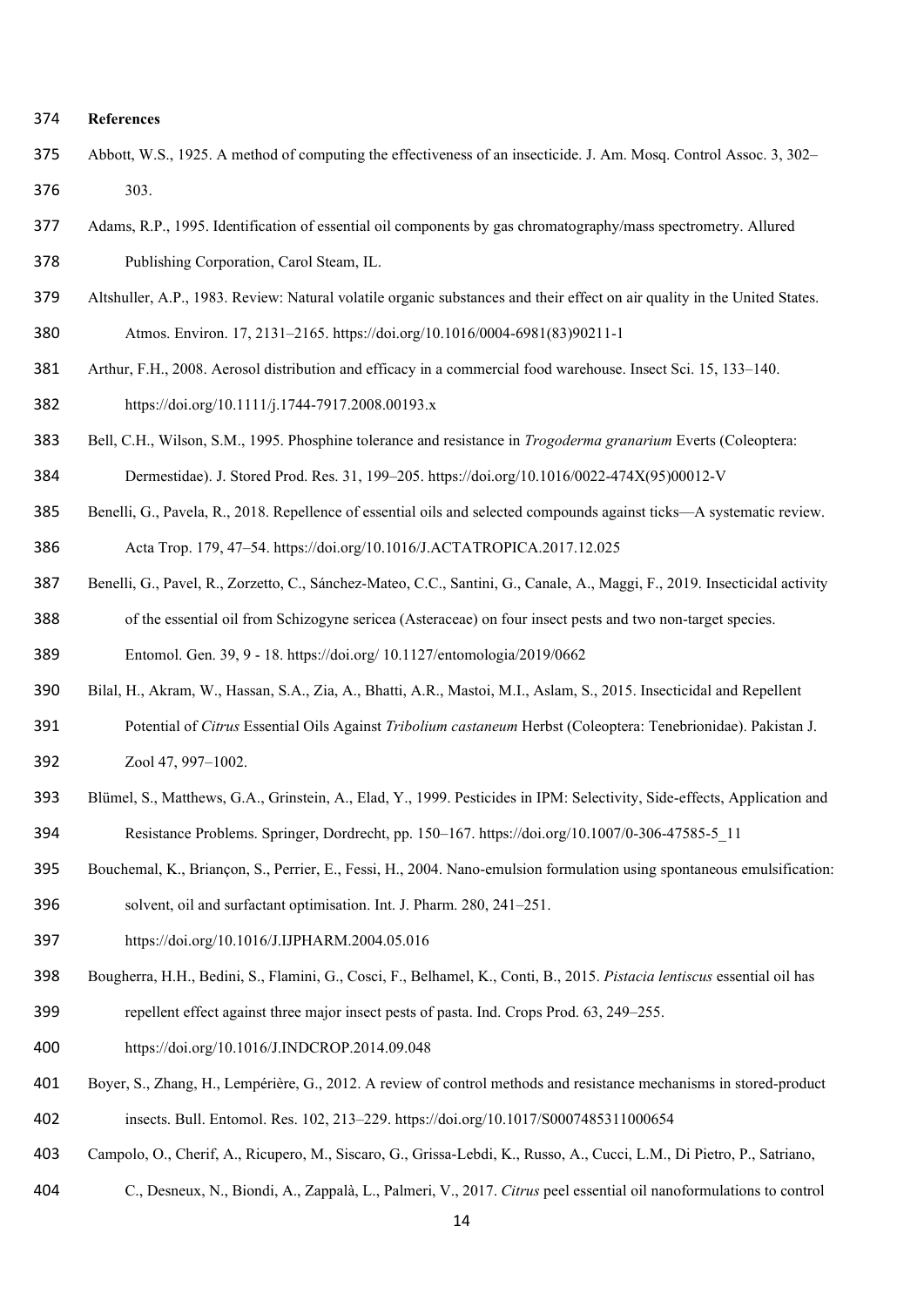- the tomato borer, *Tuta absoluta*: chemical properties and biological activity. Sci. Rep. 7, 13036.
- https://doi.org/10.1038/s41598-017-13413-0
- Campolo, O., Giunti, G., Russo, A., Palmeri, V., Zappalà, L., 2018. Essential Oils in Stored Product Insect Pest Control. J. Food Qual. 2018, 1–18. https://doi.org/10.1155/2018/6906105
- Campolo, O., Malacrinò, A., Zappalà, L., Laudani, F., Chiera, E., Serra, D., Russo, M., Palmeri, V., 2014a. Fumigant
- bioactivity of five *Citrus* essential oils against *Tribolium confusum*. Phytoparasitica 42, 223–233.
- https://doi.org/10.1007/s12600-013-0355-4
- Campolo, O., Romeo, F. V., Algeri, G.M., Laudani, F., Malacrinò, A., Timpanaro, N., Palmeri, V., 2016. Larvicidal
- Effects of Four Citrus Peel Essential Oils Against the Arbovirus Vector *Aedes albopictus* (Diptera: Culicidae). J.

Econ. Entomol. 109, 360–365. https://doi.org/10.1093/jee/tov270

- Campolo, O, Romeo, F. V, Malacrinò, A., Laudani, F., Carpinteri, G., Fabroni, S., Rapisarda, P., Palmeri, V., 2014b.
- Effects of inert dusts applied alone and in combination with sweet orange essential oil against *Rhyzopertha*
- *dominica* (Coleoptera: Bostrichidae) and wheat microbial population. Ind. Crops Prod. 61, 361–369.
- https://doi.org/10.1016/J.INDCROP.2014.07.028
- Chaieb, I., Zarrad, K., Sellam, R., Tayeb, W., Hammouda, A. B., Laarif, A., Bouhachem, S., 2018. Chemical composition and aphicidal potential of Citrus aurantium peel essential oils. Entomol. Gen. 37, 63–75.
- https://doi.org/10.1127/entomologia/2017/0317
- Cosimi, S., Rossi, E., Cioni, P.L., Canale, A., 2009. Bioactivity and qualitative analysis of some essential oils from
- Mediterranean plants against stored-product pests: Evaluation of repellency against *Sitophilus zeamais*
- Motschulsky, *Cryptolestes ferrugineus* (Stephens) and *Tenebrio molitor* (L.). J. Stored Prod. Res. 45, 125–132.
- https://doi.org/10.1016/J.JSPR.2008.10.002
- da Camara, C.A.G., Akhtar, Y., Isman, M.B., Seffrin, R.C., Born, F.S., 2015. Repellent activity of essential oils from
- two species of *Citrus* against *Tetranychus urticae* in the laboratory and greenhouse. Crop Prot. 74, 110–115.
- https://doi.org/10.1016/J.CROPRO.2015.04.014
- Davies, N.W., 1990. Gas chromatographic retention indices of monoterpenes and sesquiterpenes on methyl silicon and Carbowax 20M phases. J. Chromatogr. A 503, 1–24. https://doi.org/10.1016/S0021-9673(01)81487-4
- de Oliveira, J.L., Campos, E.V.R., Bakshi, M., Abhilash, P.C., Fraceto, L.F., 2014. Application of nanotechnology for
- the encapsulation of botanical insecticides for sustainable agriculture: Prospects and promises. Biotechnol. Adv.
- 32, 1550–1561. https://doi.org/10.1016/J.BIOTECHADV.2014.10.010
- Desneux, N., Decourtye, A., Delpuech, J.-M., 2007. The Sublethal Effects of Pesticides on Beneficial Arthropods.
- Annu. Rev. Entomol. 52, 81–106. https://doi.org/10.1146/annurev.ento.52.110405.091440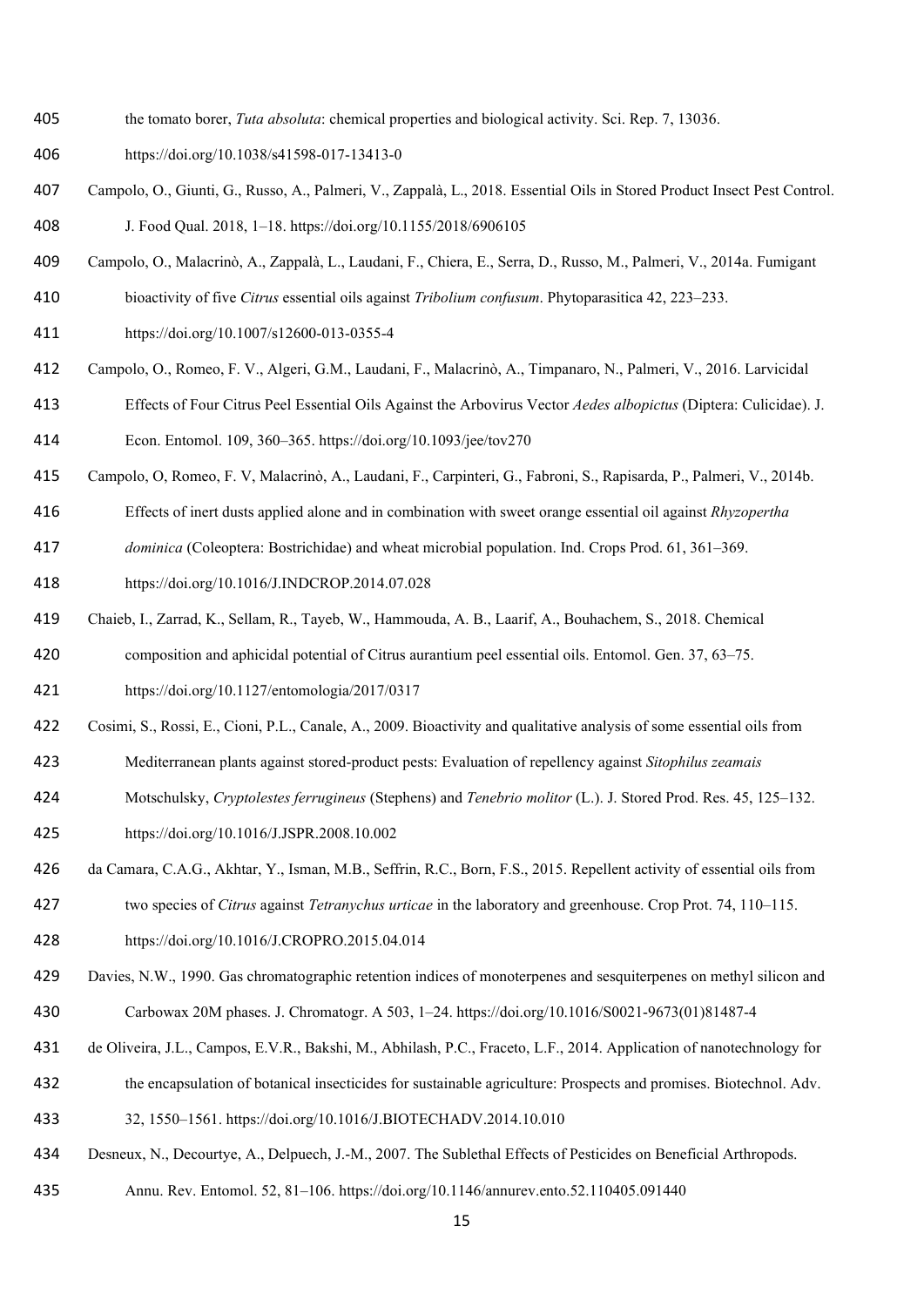- El-Sayed, A.M., 2014. The pherobase: database of pheromones and semiochemicals. [http://www. pherobase. com].
- Fabroni, S., Ruberto, G., Rapisarda, P., 2012. Essential oil profiles of new *Citrus* hybrids, a tool for genetic citrus
- improvement. J. Essent. Oil Res. 24, 159–169. https://doi.org/10.1080/10412905.2012.659529
- Glindemann, D., Edwards, M., Liu, J., Kuschk, P., 2005. Phosphine in soils, sludges, biogases and atmospheric implications—a review. Ecol. Eng. 24, 457–463. https://doi.org/10.1016/J.ECOLENG.2005.01.002
- Gogos, A., Knauer, K., Bucheli, T.D., 2012. Nanomaterials in Plant Protection and Fertilization: Current State,
- Foreseen Applications, and Research Priorities. J. Agric. Food Chem. 60, 9781–9792.
- https://doi.org/10.1021/jf302154y
- Golden, G., Quinn, E., Shaaya, E., Kostyukovsky, M., Poverenov, E., 2018. Coarse and nano emulsions for effective
- delivery of the natural pest control agent pulegone for stored grain protection. Pest Manag. Sci. 74, 820–827.
- https://doi.org/10.1002/ps.4787
- Gutiérrez, J.M., González, C., Maestro, A., Solè, I., Pey, C.M., Nolla, J., 2008. Nano-emulsions: New applications and
- optimization of their preparation. Curr. Opin. Colloid Interface Sci. 13, 245–251.
- https://doi.org/10.1016/J.COCIS.2008.01.005
- Hashem, A.S., Awadalla, S.S., Zayed, G.M., Maggi, F., Benelli, G., 2018. *Pimpinella anisum* essential oil
- nanoemulsions against *Tribolium castaneum*-insecticidal activity and mode of action. Environ. Sci. Pollut. Res.
- 25, 18802–12. https://doi.org/10.1007/s11356-018-2068-1
- Hatt, S., Xu, Q., Francis, F., Osawa, N., 2019. Aromatic plants of East Asia to enhance natural enemies towards
- biological control of insect pests. A review. Entomol. Gen. 38, 275–315.
- https://doi.org/10.1127/entomologia/2019/0625
- Ibrahim, M.A., Kainulainen, P., Aflatuni, A., Tiilikkala, K., Holopainen, J.K., 2003. Insecticidal, repellent,
- antimicrobial activity and phytotoxicity of essential oils: With special reference to limonene and its suitability for
- control of insect pests. Agricultural and Food Science in Finland 10, 243-259.
- Isman, M.B., 2000. Plant essential oils for pest and disease management. Crop Prot. 19, 603–608.
- https://doi.org/10.1016/S0261-2194(00)00079-X
- Jennings, W., 1980. Qualitative Analysis of Flavor and Fragrance Volatiles by Glass Capillary Gas Chromatography. Acad. Press, New York.
- Kah, M., Beulke, S., Tiede, K., Hofmann, T., 2013. Nanopesticides: State of Knowledge, Environmental Fate, and
- Exposure Modeling. Crit. Rev. Environ. Sci. Technol. 43, 1823–1867.
- https://doi.org/10.1080/10643389.2012.671750
- Madrid, F. J., White, N. D. G., Loschiavo, S. R., 1990. Insects in stored cereals, and their association with farming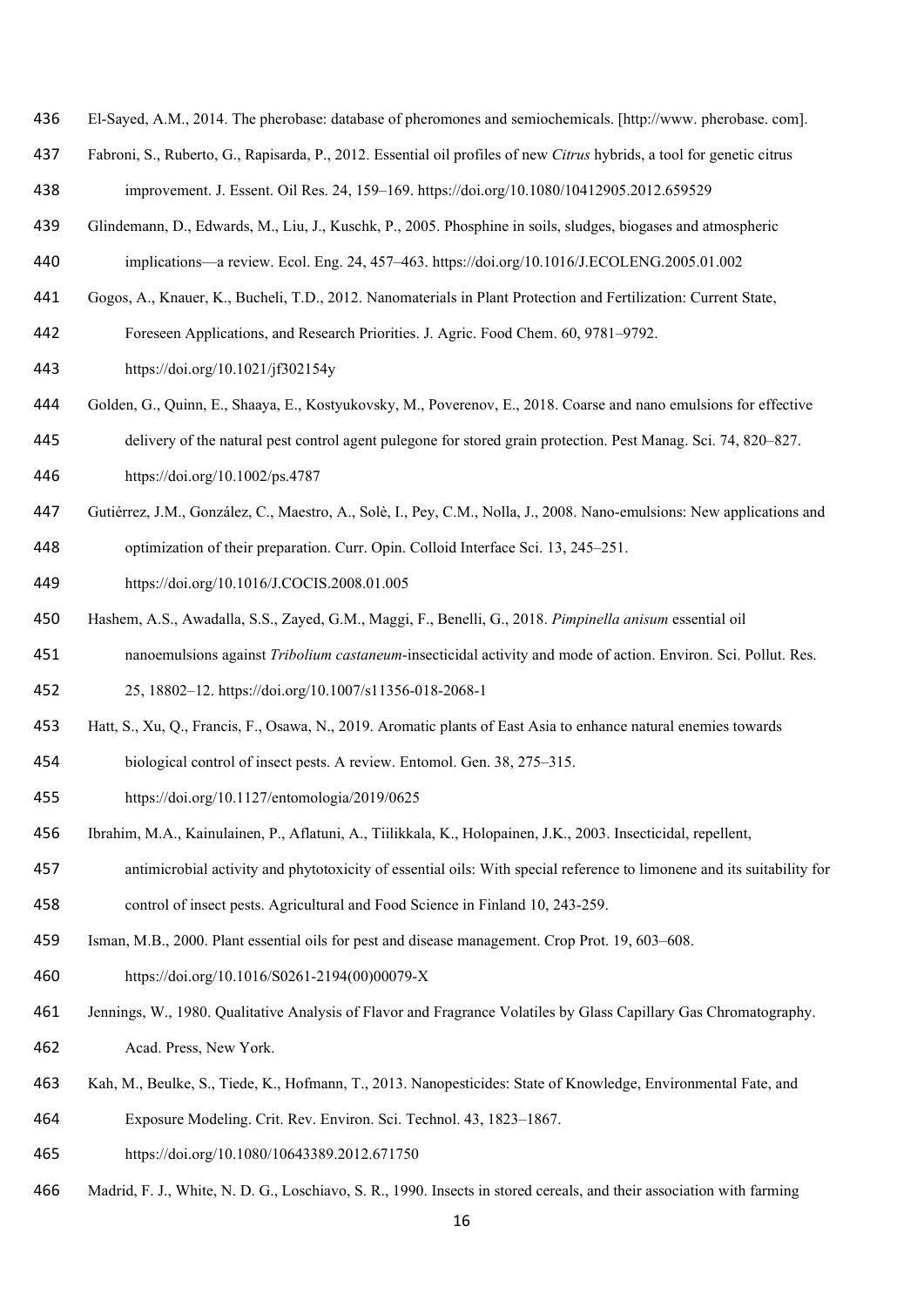- practices in southern Manitoba. Can. Entomol. 122, 515–523.
- Malacrinò, A., Campolo, O., Laudani, F., Palmeri, V., 2016. Fumigant and Repellent Activity of Limonene
- Enantiomers Against *Tribolium confusum* du Val. Neotrop. Entomol. 45, 597–603.
- https://doi.org/10.1007/s13744-016-0402-1
- Masada, Y., 1976. Analysis of essential oils by gas chromatography and mass spectrometry.
- Melliou, E., Eleni, M., Michaelakis, A., Antonios, M., Koliopoulos, G., George, K., Skaltsounis, A.-L., Alexios-
- Leandros, S., Magiatis, P., Prokopios, M., 2009. High quality bergamot oil from Greece: Chemical analysis using
- chiral gas chromatography and larvicidal activity against the West Nile virus vector. Molecules 14, 839–49.
- https://doi.org/10.3390/molecules14020839
- Michaelakis, A., Papachristos, D., Kimbaris, A., Koliopoulos, G., Giatropoulos, A., Polissiou, M.G., 2009. *Citrus*
- essential oils and four enantiomeric pinenes against *Culex pipiens* (Diptera: Culicidae). Parasitol. Res. 105, 769– 773. https://doi.org/10.1007/s00436-009-1452-7
- Moghimi, R., Ghaderi, L., Rafati, H., Aliahmadi, A., McClements, D.J., 2016. Superior antibacterial activity of
- nanoemulsion of *Thymus daenensis* essential oil against E. coli. Food Chem. 194, 410–415.
- https://doi.org/10.1016/J.FOODCHEM.2015.07.139
- Moretti, M.D.L., Sanna-Passino, G., Demontis, S., Bazzoni, E., 2002. Essential oil formulations useful as a new tool for insect pest control. AAPS PharmSciTech 3, 64–74. https://doi.org/10.1208/pt030213
- Müller, R.., Jacobs, C., Kayser, O., 2001. Nanosuspensions as particulate drug formulations in therapy: Rationale for
- development and what we can expect for the future. Adv. Drug Deliv. Rev. 47, 3–19.
- https://doi.org/10.1016/S0169-409X(00)00118-6
- Murugan, K., Mahesh Kumar, P., Kovendan, K., Amerasan, D., Subrmaniam, J., Hwang, J.-S., 2012. Larvicidal,
- pupicidal, repellent and adulticidal activity of *Citrus sinensis* orange peel extract against *Anopheles stephensi*,
- *Aedes aegypti* and *Culex quinquefasciatus* (Diptera: Culicidae). Parasitol. Res. 111, 1757–1769.
- https://doi.org/10.1007/s00436-012-3021-8
- Nguyen, H.M., Hwang, I.C., Park, J.W., Park, H.J., 2012. Photoprotection for deltamethrin using chitosan‐coated
- beeswax solid lipid nanoparticles. Pest Manag. Sci. 68, 1062-1068. https://doi.org/10.1002/ps.3268
- Oerke, E.C., 2006. Crop losses to pests. J. Agric. Sci. 144, 31-43.
- Papachristos, D.P., Kimbaris, A.C., Papadopoulos, N.T., Polissiou, M.G., 2009. Toxicity of *citrus* essential oils against
- *Ceratitis capitata* (Diptera: Tephritidae) larvae. Ann. Appl. Biol. 155, 381–389. https://doi.org/10.1111/j.1744- 7348.2009.00350.x
- Papachristos, D.P., Stamopoulos, D.C., 2002. Repellent, toxic and reproduction inhibitory effects of essential oil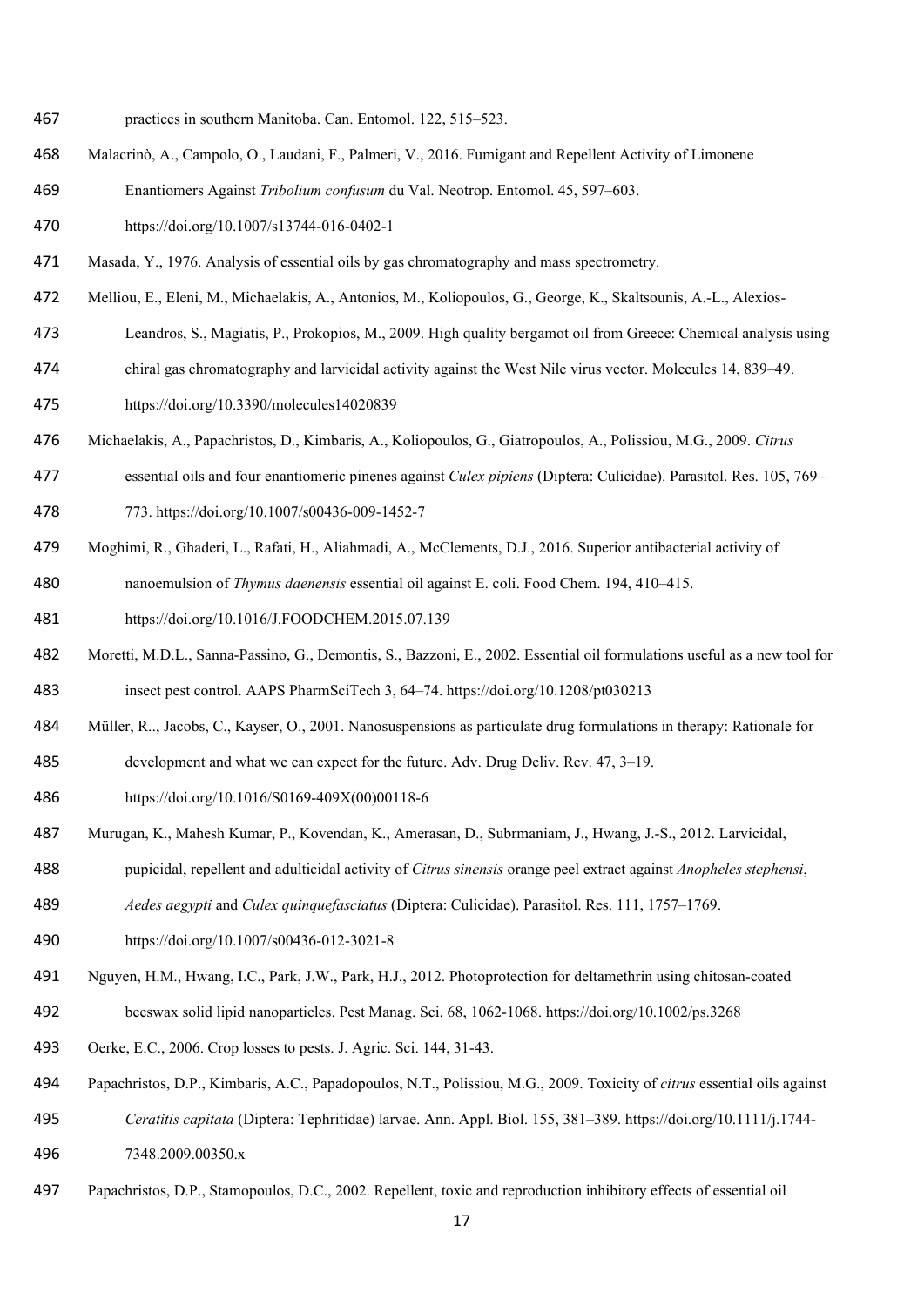- vapours on *Acanthoscelides obtectus* (Say) (Coleoptera: Bruchidae). J. Stored Prod. Res. 38, 117–128.
- https://doi.org/10.1016/S0022-474X(01)00007-8
- Pavela, R., 2015. Essential oils for the development of eco-friendly mosquito larvicides: A review. Ind. Crops Prod. 76, 174–187. https://doi.org/10.1016/j.indcrop.2015.06.050
- Pavela, R., Benelli, G., 2016. Essential Oils as Ecofriendly Biopesticides? Challenges and Constraints. Trends Plant Sci. 21, 1000–1007. https://doi.org/10.1016/J.TPLANTS.2016.10.005
- Parkin, E.A., 1956. Stored product entomology (the assessment and reduction of losses caused by insects to stored foodstuffs). Ann. Rev. Entomol. 1, 223–240.
- Petrović, M., Popović, A., Kojić, D., Šućur, J., Bursić, V., Aćimović, M., Malenčić, D., Stojanović, T., Vuković, G.,
- 2019. Assessment of toxicity and biochemical response of Tenebrio molitor and Tribolium confusum exposed to Carum carvi essential oil. Entomologia Generalis, 38, 333–348. https://doi.org/ 10.1127/entomologia/2019/0697
- Prates, H.T., Santos, J.P., Waquil, J.M., Fabris, J.D., Oliveira, A.B., Foster, J.E., 1998. Insecticidal activity of
- monoterpenes against *Rhyzopertha dominica* (F.) and *Tribolium castaneum* (Herbst). J. Stored Prod. Res. 34,
- 243–249. https://doi.org/10.1016/S0022-474X(98)00005-8
- Price, D.N., Berry, M.S., 2006. Comparison of effects of octopamine and insecticidal essential oils on activity in the
- nerve cord, foregut, and dorsal unpaired median neurons of cockroaches. J. Insect Physiol. 52, 309–319.
- https://doi.org/10.1016/J.JINSPHYS.2005.11.010
- Regnault-Roger, C., Vincent, C., Arnason, J.T., 2012. Essential Oils in Insect Control: Low-Risk Products in a High-
- Stakes World. Annu. Rev. Entomol. 57, 405–424. https://doi.org/10.1146/annurev-ento-120710-100554
- Ristaino, J.B., Thomas, W., 1997. Agriculture, Methyl Bromide, and the Ozone Hole: *Can We Fill the Gaps?* Plant Dis. 81, 964–977. https://doi.org/10.1094/PDIS.1997.81.9.964
- Romeo, F. V., De Luca, S., Piscopo, A., Poiana, M., 2008. Antimicrobial Effect of Some Essential Oils. J. Essent. Oil Res. 20, 373–379. https://doi.org/10.1080/10412905.2008.9700034
- Satehi, A.B., Ziaee, M., Ashrafi, A., 2018. Silica nanoparticles: a potential carrier of chlorpyrifos in slurries to control two insect pests of stored products. Entomol. Gen. 37, 77–91. https://doi.org/10.1127/entomologia/2017/0406
- Scheff, D.S., Campbell, J.F., Arthur, F.H., 2018. Aerosol Dispersal Patterns and Resulting Effects on *Tribolium*
- *confusum* (Coleoptera: Tenebrionidae) Adults. J. Econ. Entomol. 111, 2435–2442.
- https://doi.org/10.1093/jee/toy166
- Schlipalius, D.I., Cheng, Q., Reilly, P.E.B., Collins, P.J., Ebert, P.R., 2002. Genetic linkage analysis of the lesser grain borer *Rhyzopertha dominica* identifies two loci that confer high-level resistance to the fumigant phosphine.
- Genetics 161, 773–782.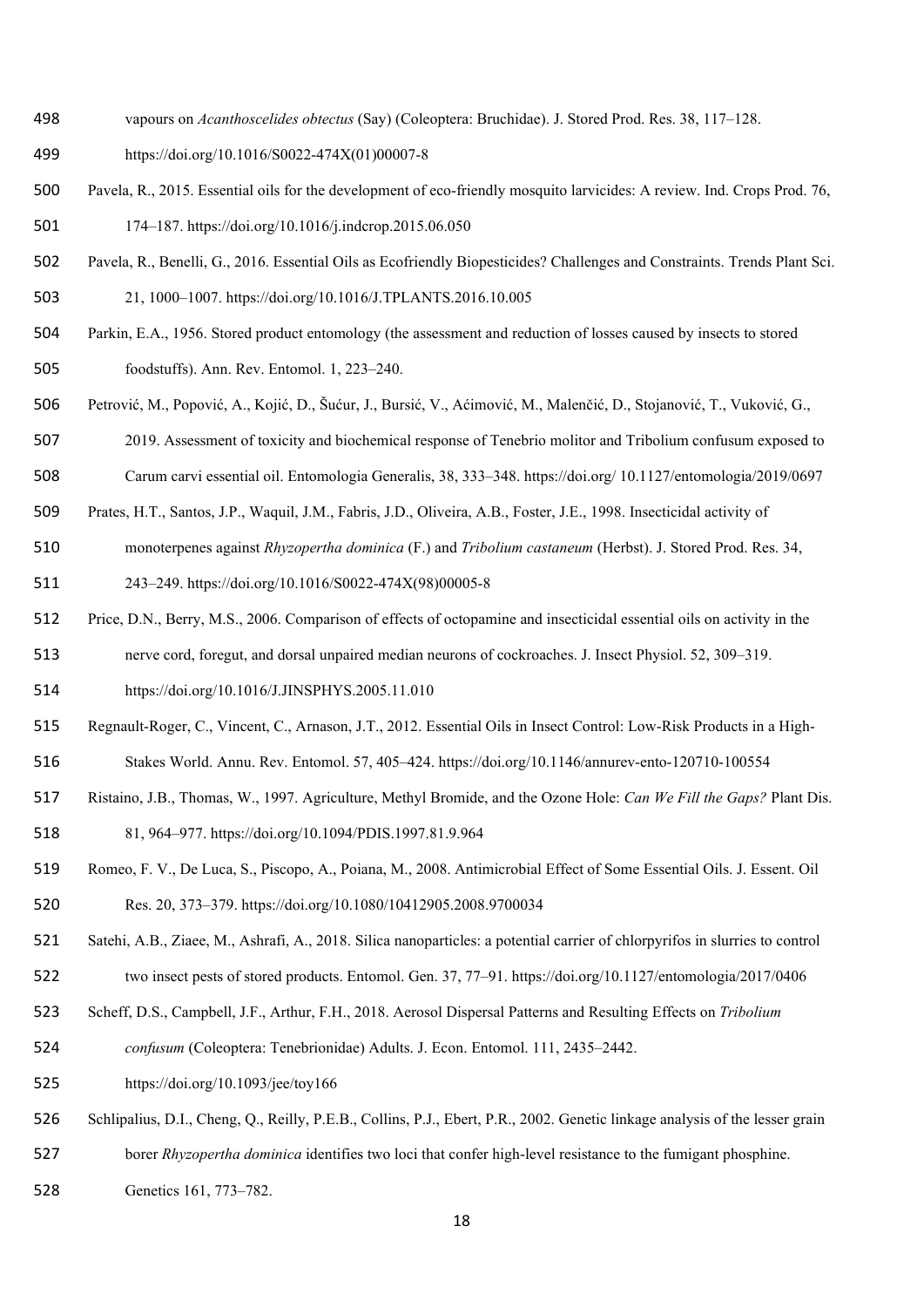- Schwartz, S.M., Boethling, R.S., Leighton, T., 1990. Fate of the terpenes anethole and dipentene in a bench-scale activated sludge system. Chemosphere 21, 1153–1160. https://doi.org/10.1016/0045-6535(90)90136-H
- Serça, D., Guenther, A., Klinger, L., Helmig, D., Hereid, D., Zimmerman, P., 1998. Methyl bromide deposition to soils. Atmos. Environ. 32, 1581–1586. https://doi.org/10.1016/S1352-2310(97)00386-5
- Stenhagen, E., Abrahamsson, S., McLafferty, F.W., 1974. Registry of mass spectral data. John Wiely and Sons, New York, NY, USA.
- Tadros, T., Izquierdo, P., Esquena, J., Solans, C., 2004. Formation and stability of nano-emulsions. Adv. Colloid Interface Sci. 108–109, 303–318. https://doi.org/10.1016/J.CIS.2003.10.023
- Thompson, J.D., Chalchat, J.-C., Michet, A., Linhart, Y.B., Ehlers, B., 2003. Qualitative and Quantitative Variation in
- Monoterpene Co-Occurrence and Composition in the Essential Oil of *Thymus vulgaris* Chemotypes. J. Chem.
- Ecol. 29, 859–880. https://doi.org/10.1023/A:1022927615442
- Toews, M.D., Campbell, J.F., Arthur, F.H., 2006. Temporal dynamics and response to fogging or fumigation of stored-
- product Coleoptera in a grain processing facility. J. Stored Prod. Res. 42, 480–498.
- https://doi.org/10.1016/J.JSPR.2005.08.003
- Tripathi, A.K., Prajapati, V., Khanuja, S.P.S., Kumar, S., 2003. Effect of d-Limonene on Three Stored-Product Beetles.
- J. Econ. Entomol. 96, 990–995. https://doi.org/10.1093/jee/96.3.990
- Van Den Dool, H., Kratz, P.D., 1963. A generalization of the retention index system including linear temperature programmed gas-liquid partition chromatography. J. Chromatogr.
- Werdin González, J.O., Gutiérrez, M.M., Ferrero, A.A., Fernández Band, B., 2014. Essential oils nanoformulations for
- stored-product pest control Characterization and biological properties. Chemosphere 100, 130–138.
- https://doi.org/10.1016/J.CHEMOSPHERE.2013.11.056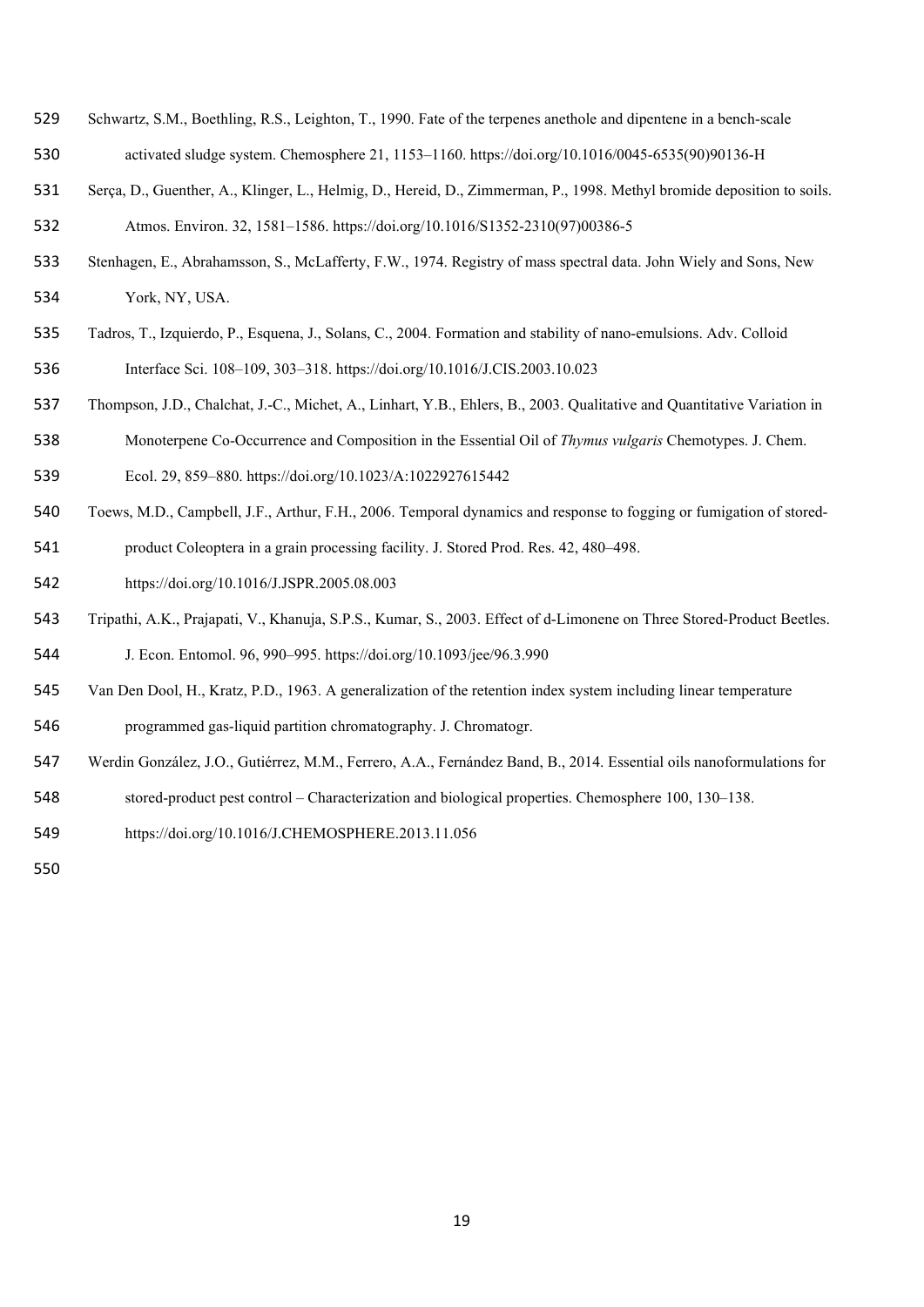| 551 | Acknowledgment                                                                                                         |
|-----|------------------------------------------------------------------------------------------------------------------------|
| 552 | This research was supported by PRIN Project "Biopesticides for sustainable insect pest control" founded by the Italian |
| 553 | Ministry of Education, University and Research and through the ERA-NET action ARIMNET2 2015 call (project              |
| 554 | "Sustainable Tomato Production" - STomP). Funders had no role in the study design, data collection and analysis,       |
| 555 | decision to publish, or preparation of the manuscript.                                                                 |
| 556 |                                                                                                                        |
| 557 | <b>Competing Interests</b>                                                                                             |
| 558 | The authors declare that they have no competing interests.                                                             |
| 559 |                                                                                                                        |
| 560 | Data Availability                                                                                                      |
| 561 | The datasets generated during and/or analysed during the current study are available from the corresponding author on  |
| 562 | reasonable request.                                                                                                    |
| 563 |                                                                                                                        |
| 564 |                                                                                                                        |

**Table 1** Chemical characterization of sweet orange essential oil (SO-EO).

| <b>LRI</b> | <b>Name</b>                        | $\frac{0}{0}$ |
|------------|------------------------------------|---------------|
| 928        | $\alpha$ -thujene                  | 0.01          |
| 935        | $\alpha$ -pinene                   | 1.14          |
| 950        | camphene                           | 0.01          |
| 975        | sabinene                           | 0.50          |
| 979        | $\beta$ -pinene                    | 0.03          |
| 993        | $\beta$ -myrcene                   | 3.38          |
| 1013       | $\delta$ -3-Carene                 | 0.18          |
| 1033       | $R$ -limonene                      | 93.35         |
| 1090       | terpinolene                        | 0.02          |
|            | $\Sigma$ Monoterpenes hydrocarbons | 98.59         |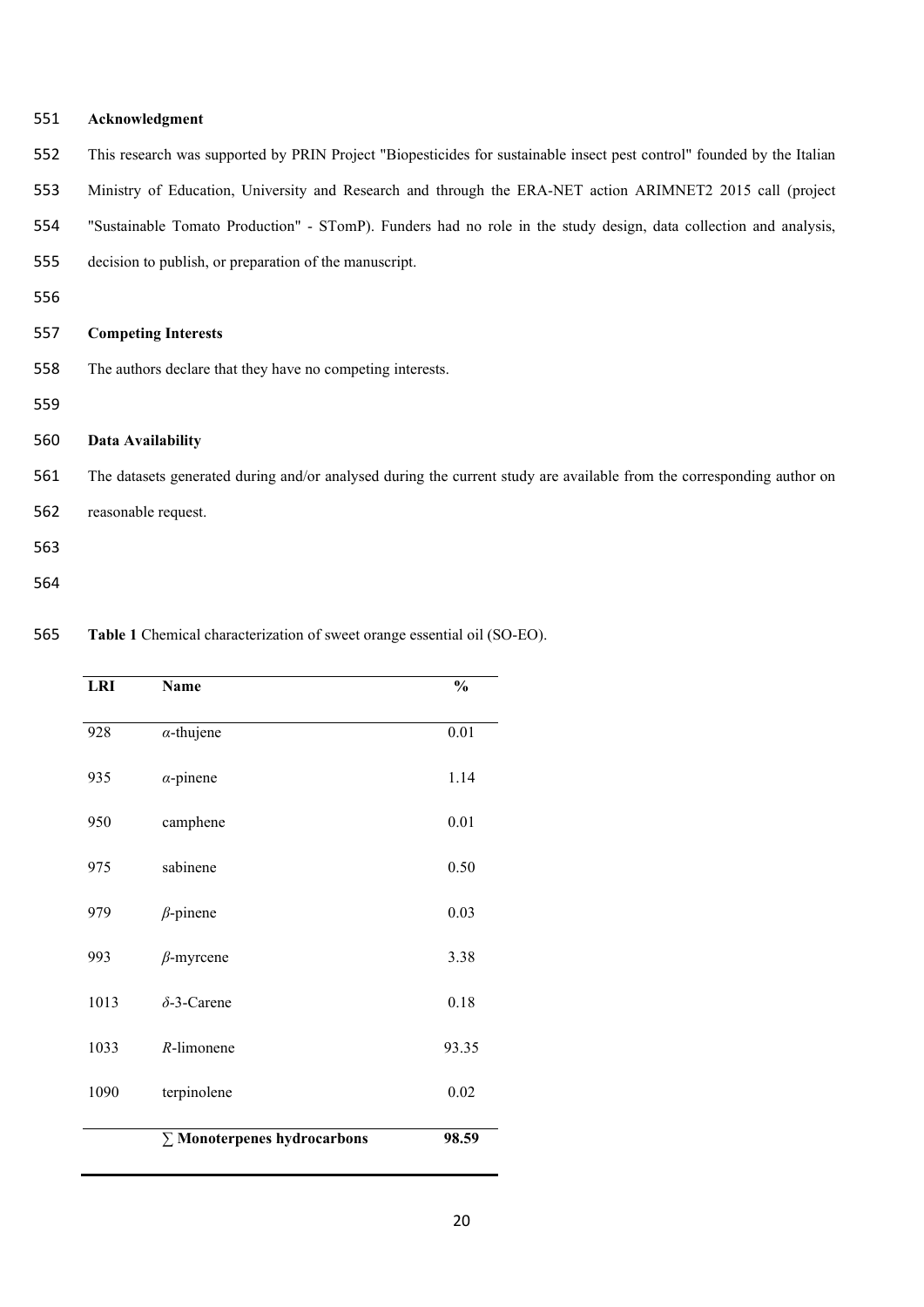| 1102 | linalool                         | 0.54 |
|------|----------------------------------|------|
| 1123 | trans-p-mentha-2,8-dienol        | 0.02 |
| 1133 | (Z)-limonene oxide               | 0.04 |
| 1138 | $(E)$ -limonene oxide            | 0.04 |
| 1155 | citronellal                      | 0.03 |
| 1192 | $\alpha$ -terpineol              | 0.07 |
| 1258 | carvone                          | tr   |
|      | $\Sigma$ Monoterpenes oxigenated | 0.73 |
| 1007 | octanal                          | 0.33 |
| 1212 | decanal                          | 0.10 |
|      | $\Sigma$ Non-terpene aldehydes   | 0.43 |
| 1356 | $\alpha$ -cubebene               | tr   |
| 1367 | $\alpha$ -copaene                | 0.04 |
| 1381 | $\beta$ -cubebene                | 0.04 |
| 1383 | $\beta$ -elemene                 | tr   |
| 1386 | sativene                         | tr   |
| 1410 | $(Z)$ -β-caryophyllene           | 0.02 |
| 1420 | $(E)$ -β-caryophyllene           | 0.04 |
| 1444 | $\alpha$ -caryophyllene          | tr   |
| 1468 | $\gamma$ -muurolene              | tr   |
| 1473 | germacrene D                     | 0.02 |
| 1484 | valencene                        | 0.02 |
| 1488 | bicyclogermacrene                | tr   |
| 1492 | $\alpha$ -muurulene              | tr   |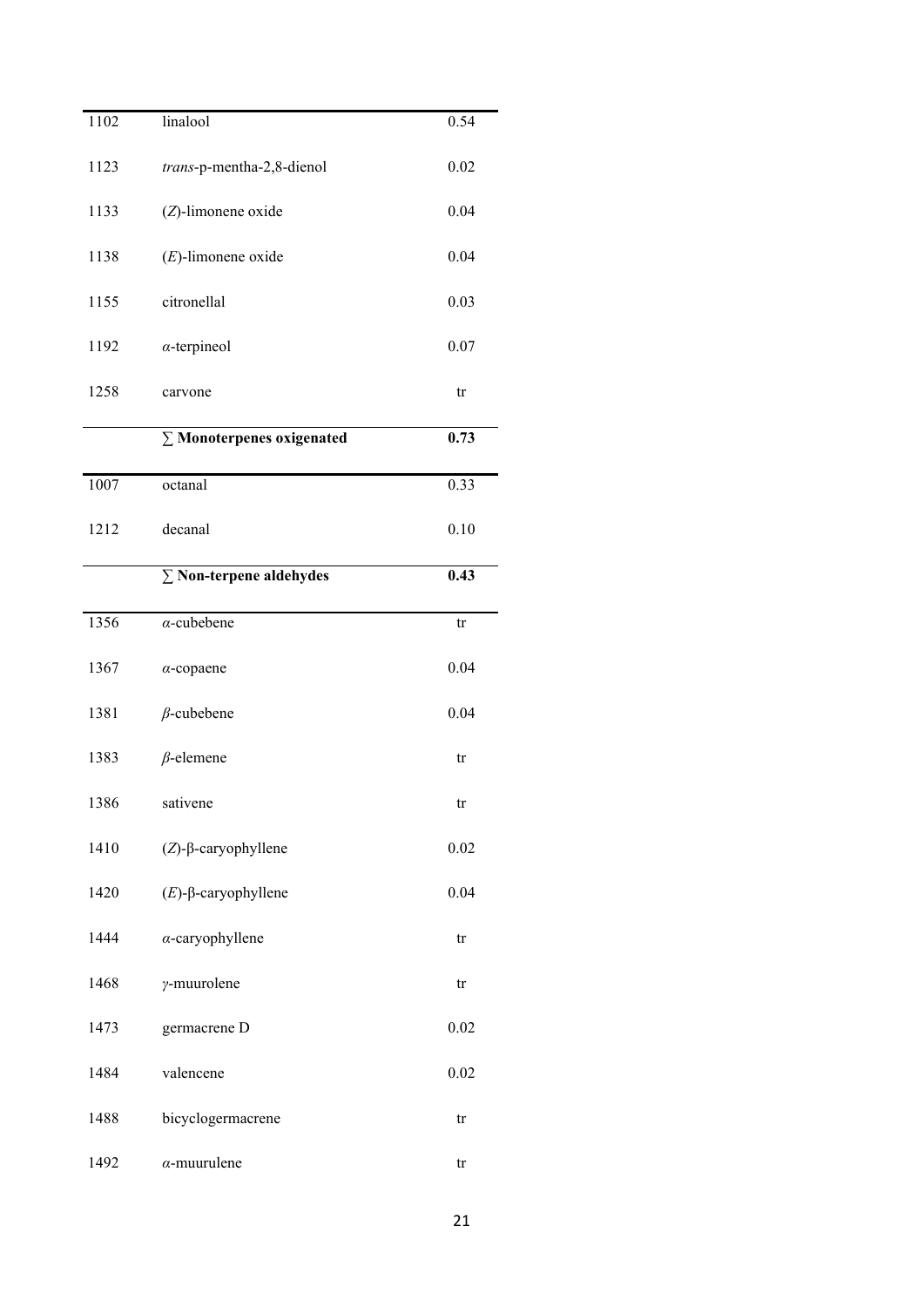|      | $\Sigma$ Identified compounds        | 99.97 |
|------|--------------------------------------|-------|
|      |                                      |       |
|      | $\Sigma$ Sesquiterpenes oxigenated   | tr    |
| 1578 | caryophyllene oxide                  | tr    |
| 1549 | elemol                               | tr    |
|      |                                      |       |
|      | $\Sigma$ Sesquiterpenes hydrocarbons | 0.22  |
| 1515 | $\delta$ -cadinene                   | 0.04  |
| 1497 | germacrene A                         | tr    |

566

567 **Table 2** Dynamic Light Scattering (DLS) analyses of SO nano-emulsion after 24 hours from its preparation and after 1 568 year of storage at controlled conditions. Three replicates were provided for each test time. PDI = Polydispersity index; 569 SE = standard error.

|                  | Z-average size $\pm$ SE | Zeta potential $\pm$ SE |                   |  |
|------------------|-------------------------|-------------------------|-------------------|--|
| <b>Test time</b> | (nm)                    | $PDI \pm SE$            | (mV)              |  |
| 24 hours         | $131.37 \pm 0.29$       | $0.12 \pm 0.003$        | $-27.8 \pm 0.58$  |  |
| 1 year           | $167.2 \pm 0.35$        | $0.19 \pm 0.004$        | $-21.03 \pm 0.37$ |  |

570

571 **Table 3** Repellence of SO-EO nano-emulsion toward two pest species after 24h. Repellent-dose values between species

572 were considered significantly different if their 95% fiducial limits did not overlap. SO-EO = sweet orange essential oil;

573 RD= repellent dose.

|                          | 95% Confidence Limits |                       |                    |                    |  |  |
|--------------------------|-----------------------|-----------------------|--------------------|--------------------|--|--|
| <b>Insect species</b>    | <b>Probability</b>    | SO-EO Dose $(mg/cm2)$ |                    |                    |  |  |
|                          |                       | <b>Estimate RD</b>    | <b>Lower Bound</b> | <b>Upper Bound</b> |  |  |
| Criptolestes ferrugineus | 0.50                  | 0.10                  | 0.03               | 0.39               |  |  |
|                          | 0.90                  | 0.41                  | 0.11               | 0.71               |  |  |
| Tribolium confusum       | 0.50                  | 0.07                  | $-0.24$            | 0.38               |  |  |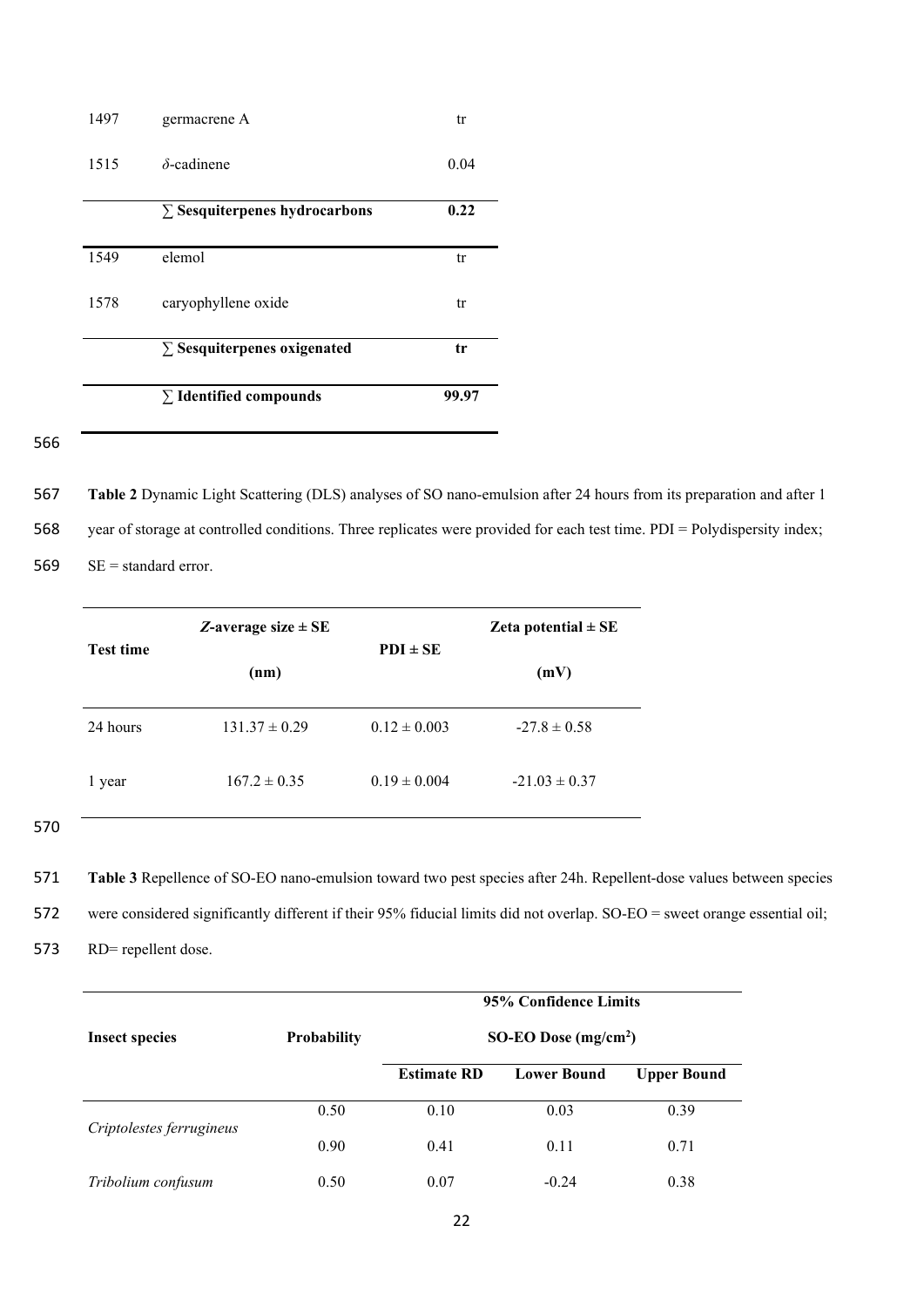- 574 No statistical differences (95% fiducial limits overlapped) were highlighted between the same RD (50 or 90) of the two 575 insect species.
- 576 **Table 4** Lethal doses of SO-EO nano-emulsion applied as fumigation toward two pest species. Lethal dose values
- 577 between species were considered significantly different if their 95% fiducial limits did not overlap. SO-EO = sweet
- 578 orange essential oil; LD= lethal dose.

|                                     |                          |                    | 95% Confidence Limits<br>SO-EO Dose $(mg^*L^{-1}$ of air) |                    |                    |  |
|-------------------------------------|--------------------------|--------------------|-----------------------------------------------------------|--------------------|--------------------|--|
| <b>Exposure Time Insect species</b> |                          | <b>Probability</b> |                                                           |                    |                    |  |
|                                     |                          |                    | <b>Estimate LD</b>                                        | <b>Lower Bound</b> | <b>Upper Bound</b> |  |
|                                     |                          | 0.50               | 11.03                                                     | 4.18               | 29.10              |  |
|                                     | Criptolestes ferrugineus | 0.90               | 30.23                                                     | 11.31              | 49.15              |  |
| 24h                                 |                          | 0.50               | 37.62                                                     | 16.82              | 58.42              |  |
|                                     | Tribolium confusum       | 0.90               | 56.17                                                     | 35.50              | 76.84              |  |
|                                     |                          | 0.50               | 9.28                                                      | 0.29               | 18.28              |  |
|                                     | Criptolestes ferrugineus | 0.90               | 18.86                                                     | 9.92               | 27.80              |  |
| 48h                                 | Tribolium confusum       | 0.50               | 33.10                                                     | 19.08              | 57.42              |  |
|                                     |                          | 0.90               | 54.39                                                     | 30.77              | 78.01              |  |

579 Statistical differences (95% fiducial limits not overlapped) were highlighted between the same LD (50 or 90) of the two

580 insect species only 120h after exposure

581

582 **Table 5** Lethal doses of SO-EO nano-emulsion applied as cold aerosol toward two pest species. Absolute lethal dose

583 values between species were considered significantly different if their 95% fiducial limits did not overlap. SO-EO =

584 sweet orange essential oil; LD= lethal dose.

|     |                                    |                    | 95% Confidence Limits            |                                            |      |
|-----|------------------------------------|--------------------|----------------------------------|--------------------------------------------|------|
|     | Time after Exposure Insect species | <b>Probability</b> | SO-EO Dose (mg* $L^{-1}$ of air) |                                            |      |
|     |                                    |                    |                                  | <b>Estimate LD</b> Lower Bound Upper Bound |      |
| 24h | Criptolestes ferrugineus           | 0.5                | 2.19                             | $-0.67$                                    | 5.04 |
|     |                                    | 0.9                | 5.09                             | 2.23                                       | 6.77 |